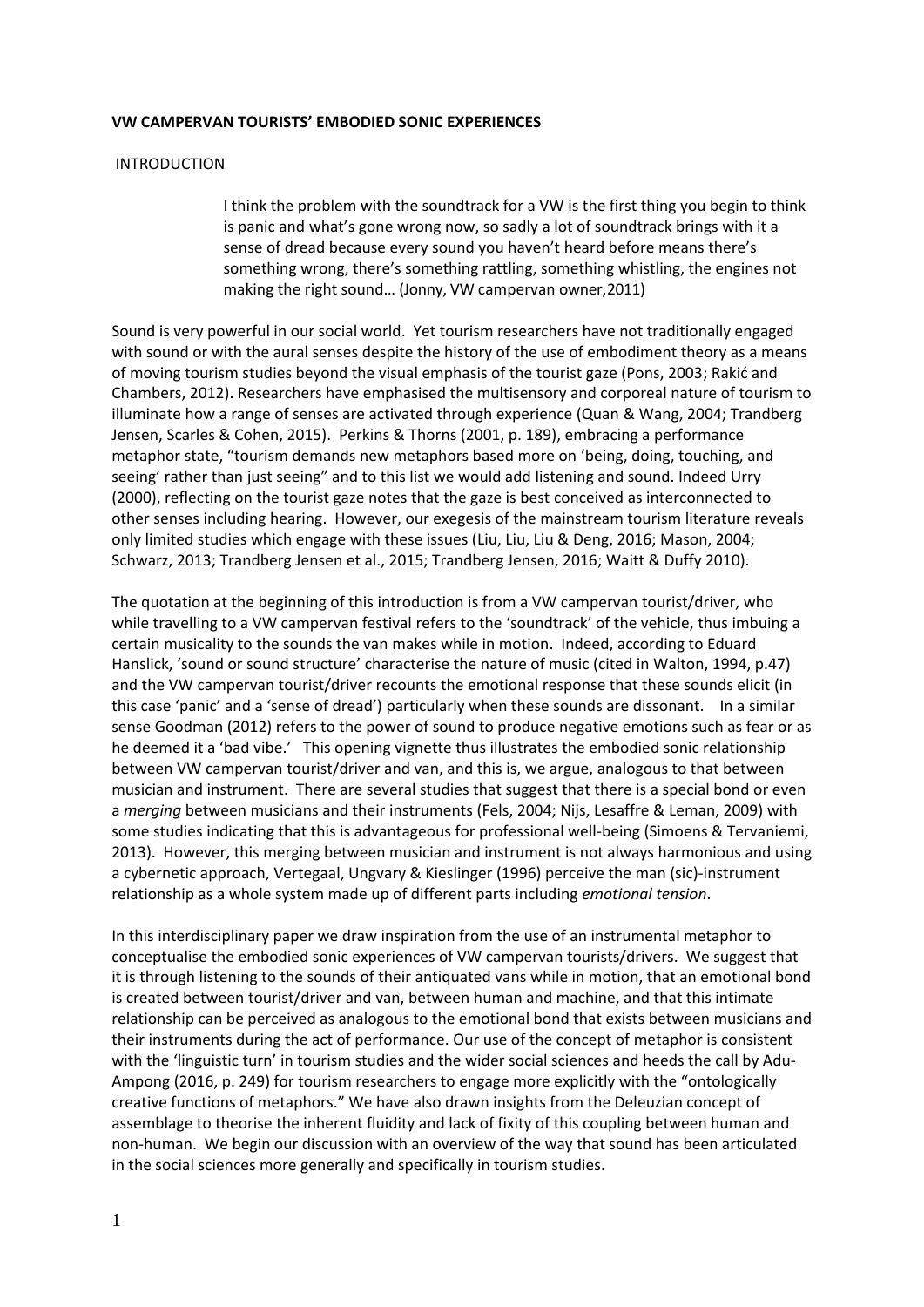## SOUND IN THE SOCIAL SCIENCES AND IN TOURISM STUDIES

The interdisciplinary field of sound studies may be defined as the study of "material production and consumption of music, sound, noise, and silence and how these have changed throughout history and within different societies" (Pinch & Bijsterveld, 2012, p. 5). Sound studies thus reflect several issues pertinent to our study including the symbolic power of sound and its affective qualities, sounds created by humans and by non-human technologies and sounds created in nature. Sound scholars have gone beyond the hegemony of the visual by considering "sound as a modality of knowing and being in the world" (Bull & Back, 2003, p. 3). Sound acts as a powerful regulatory and mobilising force in innumerable ways - the speech of a political leader, and the airport speaker announcement instructing travellers to urgently proceed are two examples. Bull & Back (2003) speak of a hierarchy of sounds where noises that are human or machine made are contrasted to the sounds created by nature. Whilst soundscapes are traditionally considered as being formed through the natural environment and polluted by human endeavour (e.g. industrialisation), sound studies focus on how technologies, material and non-human entities contribute to create and modify sonic environments (Pinch & Bijsterveld, 2012).

Motor vehicles, as the most common mobile machines, are an apposite arena within which the concept of sound has been extensively explored. In the early 20<sup>th</sup> century, listening to the sound of the car was part of the skill of driving. Aberrations could be heard before they could be seen (Pinch & Bijsterveld, 2012, p. 199). In the 1920s as motor vehicles became affordable for the masses, service manuals were used to actively promote the idea that self -driving required "monitory listening" and sensitivity towards the car was critical. By the mid-1960s however, car owners who once saw mechanical awareness as important, found excessive noise as no longer a sign to have things repaired or as an endearing part of the vehicle's character, but instead time to replace the vehicle with a new one that ran properly. Bijsterveld, Cleophas, Krebs & Mom (2014) suggested that once the motorist noticed discord, he (sic) was to drive carefully and listen attentively. Service manuals also highlighted categories of malfunctions that owners were encouraged to identify by "seeing, hearing, smelling and feeling." Bijsterveld et al., (2014) also compared this with doctors who listened to the patient's body diagnostically, suggesting "this is how you proceed with your engine as well". By the 1960s and 1970s policy makers however began to wage war against noise, and national and European authorities for example adopted standards on maximum sound emissions for cars (Naess, Mogridge & Sandberg 2001) further taming their noise (Bijsterveld, 2010).

Bull (2004) charts how automobiles have today come to function as a mobile and personalised auditory system. The interior of the automobile is a privatised audio space; a respite from the sensory world outside where the driver has freedom and control over the auditory environment. Indeed, as Bose (1984 in Bull, 2004) contends, automobiles are potentially one of the most perfectible of acoustic listening chambers in existence. Technology has enabled drivers to transform their vehicles into personalised, controlled and relaxing bubbles with unwanted sounds blocked out. Bijsterveld (2010) explains that with the goal of creating interior quietude, car manufactures have developed technology to reduce automobile sounds, to cushion occupants from the outside world, from engine vibrations, from external disturbances and even from impositions of driving. This creates sensory privacy that symbolises the car as a place to unwind - a process described as 'techno cocooning'. The automobile is often presented as the place to unwind with a serenity likened to a library, which now cocoons the driver (Bijsterveld, 2010).

Ergonomic enhancements thus led to a passivity in the motorist and prompted a cultural shift where listening to one's car is no longer necessary or expected. Presented with new listening practices, drivers unlearned prior indoctrinated listening behaviour and learned instead to de-listen (Pinch and Bijisterveld, 2012). Bijsterveld (2008) goes further to suggest that the symbolic meaning of noise, once a sign of strength to car drivers, is now a sign of mechanical malfunctioning of which sonic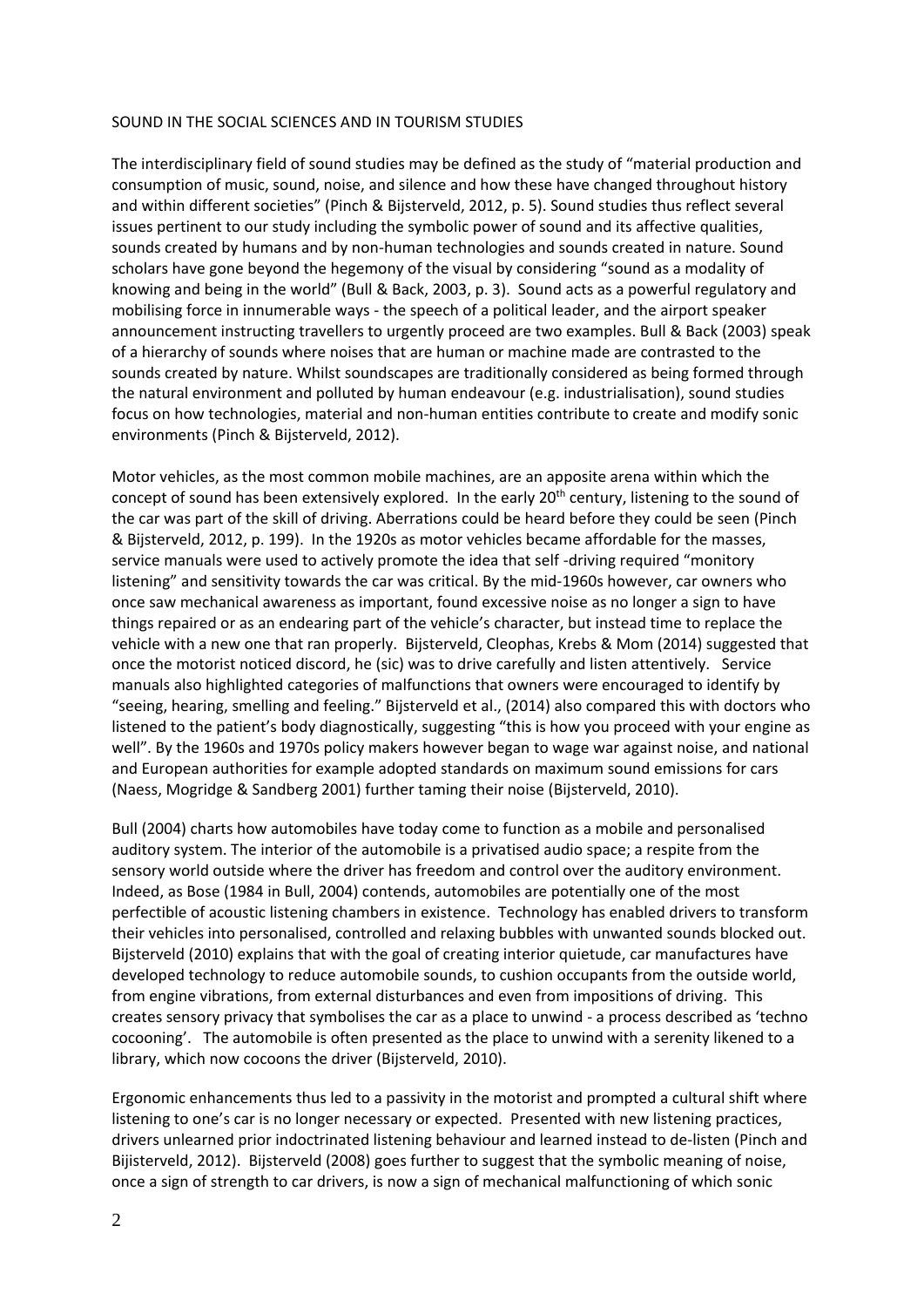overspill is no longer a healthy addition but a nuisance. The noise of the car once symbolic of wealth and power, has therefore become subdued. With noise redefined as the enemy and not a friend, we refer to Bull's (2004) contemplations of personal-stereo users, who in moving through urban spaces with such musical accompaniments, could co-construct experience and imbue it with cognitive, aesthetic and moral significance. The car radio finally replaced the din of the engine and the clanking and rattling as a new form of companionship to lonely drivers, as well as compensation for the immobility of drivers coping with problems like congestion (Bull, 2004). Audio and acoustic technologies are not the only ones enabling techno-cocooning in the car, but also the car's climate and cruise control, automatic transmission, information systems, and leather seats which all contribute to its enveloping character (Sheller, 2004; Urry 2000). Authors such as Sheller (2004) have suggested that 'prosthetization' and computerization have reduced the driver's direct embodied interaction with the car's engine, brakes and steering system.

However modern cars can be too quiet for some consumer tastes and car manufacturers' acoustic engineers create 'target sounds' for specific consumer groups to ensure that sounds associated with the brand are heard, for instance the roar of the Porsche engine (Bijsterveld et al., 2014). Drivers also adapt cars to fulfil their sonic desires, for instance 'boy racers' (sic) alter exhausts specifically to create more noise (Lumsden, 2013) and Japanese drag racers or 'drifters' fit turbo engines and elaborate sound systems to amplify speed and sound (Hansen & Nielsen, 2016). In this sense driver modifications to the sound of the automobile are associated with, and are symbolic of, subcultures.

Within the context of tourism studies discussions of sound are most often found in the burgeoning soundscape literature (Jiang, Zhang, Zhang & Yang 2018; Liu et al., 2016; Liu, Wang, Liu, Yao & Deng, 2018). Schafer (1993) suggests that soundscapes are commonly referred to "as any aural area of study" and encompass the perceptions of sounds. Tourism soundscapes are diverse and may include the roar of jet engines, ongoing construction work, children playing, and the hubbub of a hotel lobby. Tourism soundscapes are also said to be formed through the natural environment and may require manipulation or management to be satisfying (Liu et al., 2016). Sound might be perceived negatively as noise, an unwanted impact with the power to pollute tourism (Kousis 2000; Schwarz, 2013) or positively, as capable of enhancing or creating desirable environments (Liu et al., 2018). Drawing on our instrumental metaphor, an analogy might be made here between *acoustic* music; soothing, natural, classical and refined versus *electronic* music; noise, loud, deafening, repetitive and modern. According to Brown (2012) the perception of soundscapes needs to be placed into the context of the acoustic environment, time, place and activity. However, such polarity between acoustic and electronic, mutes the mix of sounds as they overlap within, and create the aural area and the conflicting demands or preferences of the same sonic environment that differing types of tourists might desire (Schwarz, 2013). Therefore, sound gives meaning to space. Soundscapes are situated and like the tourist gaze are in part culturally coded. Indeed sounds, music, conversations, dialect and dins are symbolic of types of tourism, people and places (Gibson & Connell, 2005; Knox 2008; Mason 2004; Noy, 2004).

Sound has meaning in tourism language, for instance verbal communication can act as a means of performing cultural capital (Noy, 2004). In tourism, sound is also non-linguistic and nonrepresentational. In other words, not all tourism sounds are comprehended through semantic structures. Trandberg Jensen et al.'s (2015) study on interrailing is exemplary as they detail how sounds created by human and non-human entities fold together with other types of senses, rhythms and temperatures, to form a myriad of affective *sensescapes.* Over the course of a train journey sound contributes to a multisensory and embodied perception of the environment where sounds "animate situated experiences, affects and sensuous atmosphere" (Trandberg Jensen 2016, p. 159). Indeed, as showcased by Saldanha (2002) in his study of the Goan rave scene, sound resonates in the whole of the tourist body, amplified electronic music is felt, its vibrations move bodies in dance and at such raves sound becomes a focal sense that binds together other senses, connecting bodies and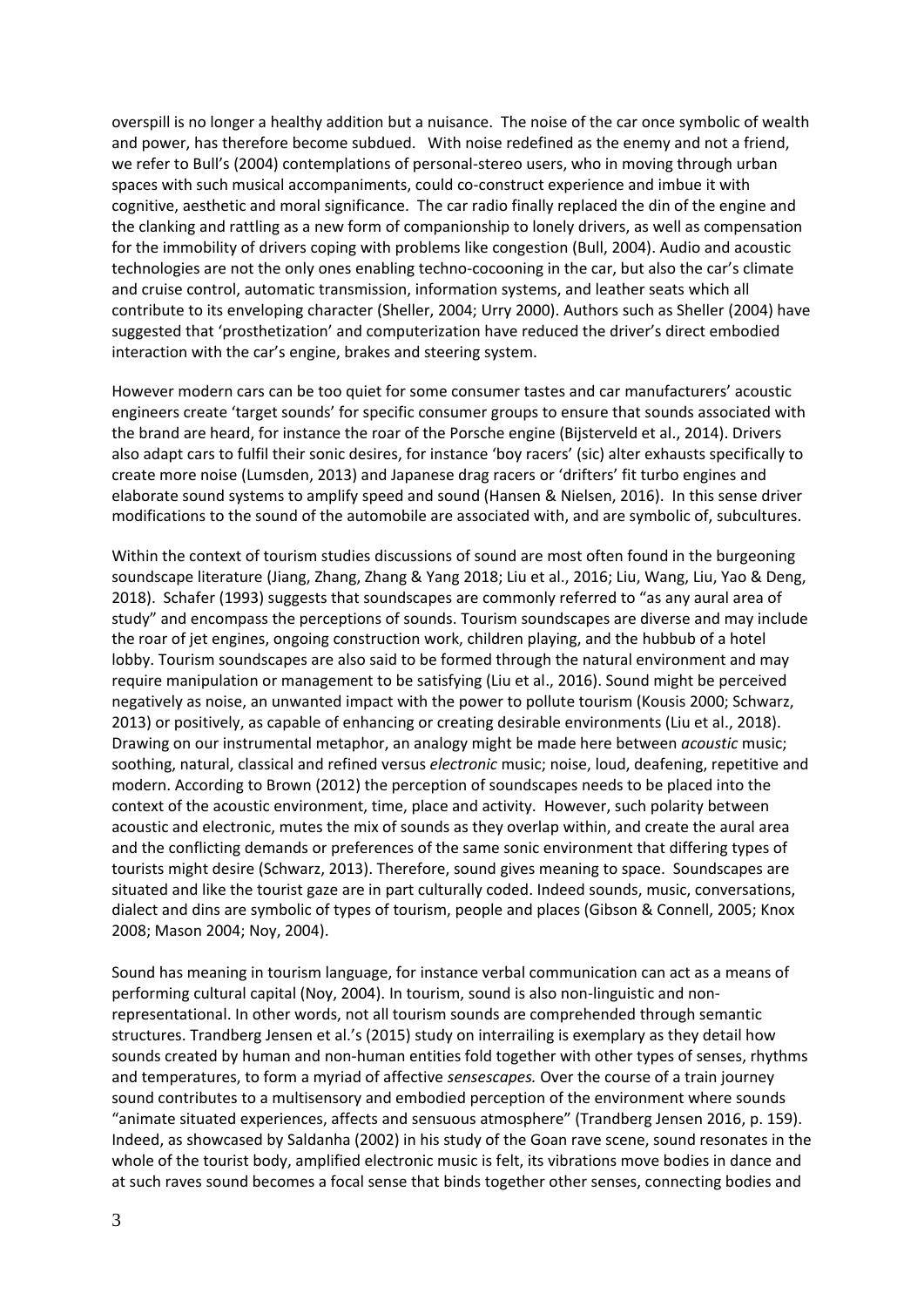environments to create a phenomenological awareness of space. However, arguably, sound can only be thus embodied through careful listening. Nancy (2007) has suggested that listening as opposed to passive hearing, is a dynamic act of the sense. Listening as an embodied act "refers to the varied ways in which bodies of all kinds – human and more-than-human – respond to sound" (Paiva, 2018, p. 82). Thus, listening is attentive, subjective, embodied and often performative as demonstrated by Waitt, Harada & Duffy (2015) who account for the differing visceral sensations felt by gendered performers when listening to sounds/music whilst driving cars.

Sounds are difficult to represent in written form and in this light Pinch & Bijsterveld refer to the creation of a sound vocabulary that researchers may use:

In doing so, they not only use dictionary words for sound such as "roaring," "whistling," or "crackling" sounds, but also draw upon *analogies with the sounds of musical instruments* (our emphasis) the human voice, and every day artefacts (2012, p. 14).

Nevertheless, some researchers have used recordings and sound bites to convey findings (see Trandberg Jensen et al., 2015). Our argument in this paper is that sound is important in the process of meaning making and that the use of an instrumental metaphor might be a useful way to apprehend and evaluate the embodied sonic relationship between tourists and their vehicles while on the move.

### AN INSTRUMENTAL METAPHOR

In seeking to define metaphor, Kamoche, Pina e Cunha, & Vieira da Cunha (2003) draw upon several authors to suggest that the concept of metaphor can refer to "a way of thinking and a way of seeing" (2003, p. 2031) and as having the power to "generate alternative social realities" (p. 2031). In this sense metaphors have an ideological function to produce other ways of representing our social world. Urry (2000) takes a binary approach to metaphor by suggesting that metaphors connect two different things together based on their commonalities. He goes on to suggest that metaphors thus enable us to comprehend and experience one thing in terms of that to which it is connected (Urry, 2000). However, according to Spitzer metaphor is a very difficult concept to define and is a "composite or portmanteau category" (2004, p. 3). Spitzer goes even further to suggest that attempting to delineate the boundaries of metaphor is an exercise in futility. Yet metaphors continue to proliferate in our day to day language, and in some cases have become normalised to such an extent that they remain unquestioned and unexplored. However, as Adu-Ampong (2016) contends, metaphors "play an important role in our cognition" (2016, p. 248) and he laments the fact that metaphors have thus far only been used implicitly in tourism studies. In addition, he argues that there has been no substantive unpacking of tourism metaphors to understand their ontological status and their power to occlude ideological positions (Adu-Among, 2016). Drawing inspiration from this, we attempt to understand the ontology of tourism through the prism of metaphor. Specifically, based on the prevalence of sound to the VW campervan tourist experience (described as a soundtrack by VW campervan owner Jonny in the quotation at the beginning of this paper), we found that the metaphor of musician and instrument is apposite to further our understanding of the sonic nature of the relationship between human and machine while in motion.

It has been suggested that music is a cultural activity that is omnipresent in our lives and that it has the power to shape and regulate our behaviour (Merriam & Merriam, 1964). Alperson (2010) suggests that it is commonplace to believe that no culture exists without music of some kind or another and that music is the universal language. Yet Alperson also notes that music is the "language of the emotions" (2010, p. 3) thus investing in music a certain psychological, subjective,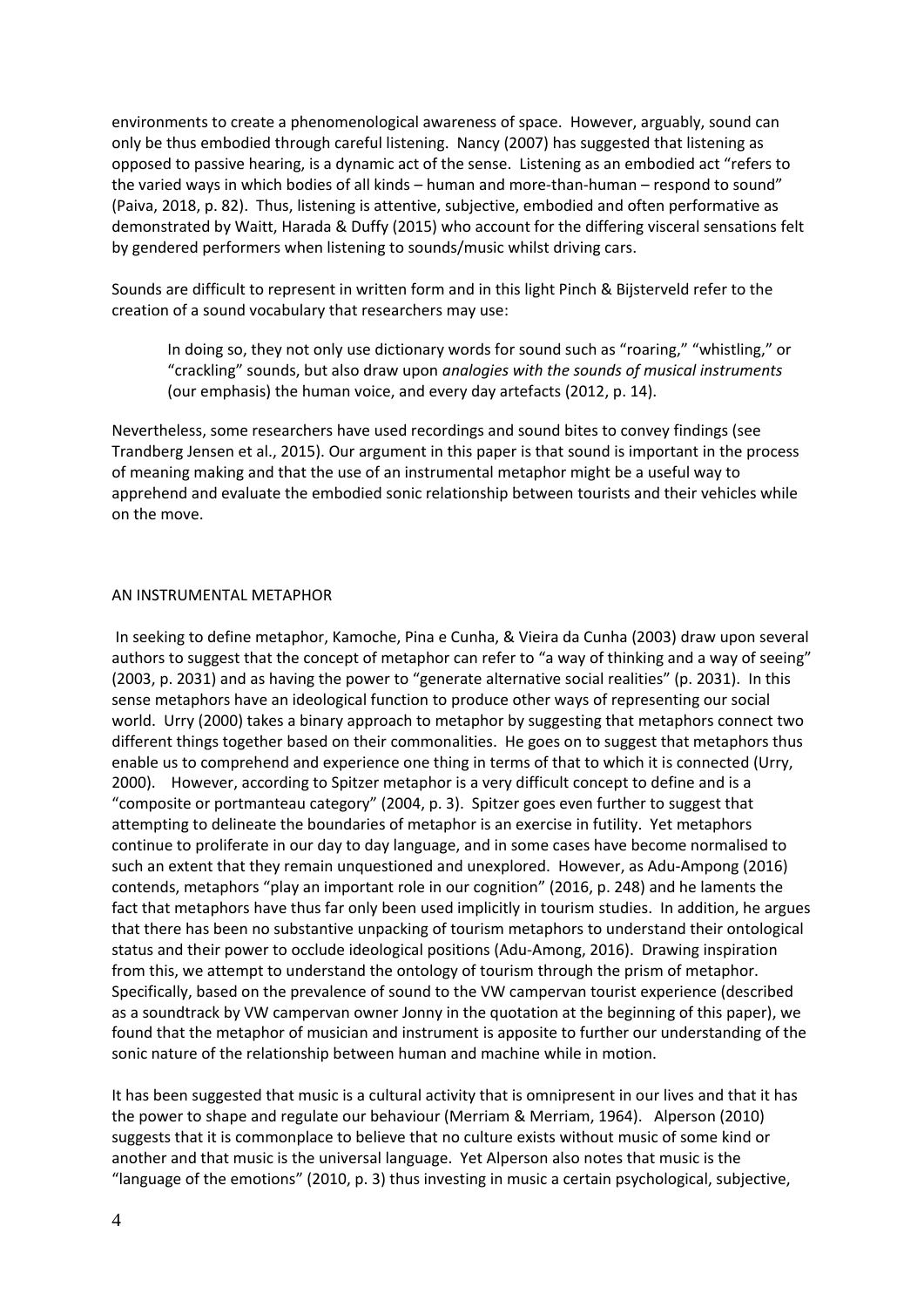dimension. Indeed, Hargreaves and North (1999) affirm that music also has a psychological function in the way that it relates to our individual emotions, albeit that our emotional reactions to music differ depending on the social context. As indicated in our introduction to this paper, music can be characterised as sound, sound structure or a system of sounds. Schafer's (1993) seminal study on soundscape also defines music as sound where "all sounds belong to a continuous field of possibilities lying within the comprehensive domination of music" (p.5). However, some readers of our paper might yet argue that while music is sound, not all sound is music. But drawing inspiration from Schafer (1993) we counteract this by suggesting that all sound can indeed be perceived as music depending on the perspective of the individual and the (sub)cultural group to which he or she belongs. Consequently, we argue that music is a psycho-sociological construct.

Echard (2006, p.12), referring to musical instruments suggests that they are "usually designed for continuous operation by a human being." Motor vehicles are similarly designed for human beings to operate (notwithstanding the historic and extant development of 'driverless' vehicles). Echard (2006) also argues that "questions of subjectivity and interpretive latitude are crucial when dealing with instruments" (p. 13). Continuing our metaphor, this implies that an individual's relationship with her/his motor vehicle is a very personal one and this is apparent in the way that people anthropomorphise their vehicles. Anthropomorphism is a form of projection whereby humans apportion to non-human agencies distinctively human characteristics. Through anthropomorphism human and non-human often become interdependent and intertwined. Some musicians see their instruments as a part of themselves and develop a very close relationship with them (Simoens & Tervaniemi, 2013). Moreover, Nijs, et al. (2009) in seeking to theorise the relationship between musician and musical instrument, conclude that the musical instrument becomes a part of the musician's body. They present a framework to understand this relationship which comprises of three viewpoints one of which is particularly relevant to our discussion, that is that "the musicianinstrument connection is closely related to the musician's subjective experience during performance" (Nijs, et al., 2009, p. 2). Fels (2004) suggests that it is possible for the player (musician) to embody the device (musical instrument) while Cumming (2000) in her seminal text *'The Sonic Self'* argues that the violin can be an extension of the body, thus embodying one's subjectivity. The intertwining between musician and instrument is further elaborated by Echard (2006, p. 13) who claims that "an instrument actualizes music as sound, so does a musician…a musician, as musician, cannot pre-exist her or his instruments, but becomes and remains a musician only through a long relationship with them". This merging of human subject and instrument occurs without erasing their differences (Echard, 2006). We found the Deleuzian concept of assemblage relevant in explicating this idea.

Deleuze sees music and sound as semiotic systems which are integral to understanding contemporary cultures and he speaks of bodies as the 'affective assemblages of sounds' (Waitt & Duffy, 2010, p. 461). The Deleuzian notion of assemblage, while complex and multifaceted, is taken here to mean 'a 'functional conglomeration of [seemingly disparate] elements' (Currier, 2003, p. 325) which are both human and non-human and which are not grounded in any prior unity. Importantly within this conglomeration the differences of the parts are not subsumed within a 'higher unity' (Anderson & McFarlane, 2011) and this resonates with the earlier argument of Echard (2006) who suggests that the merging between musician and instrument does not subsume their differences. Assemblage thinking enables a dismantling of traditional dualisms such as human/machine, material/immaterial, instead perceiving social relationships as multiple and indeterminate (Anderson and McFarlane, 2011). The use of the term assemblage allows for a large degree of openness about the form of the conglomeration and what types of elements might be involved (Anderson & McFarlane, 2011). Applying our instrumental metaphor, we argue here that in VW campervan tourism, there exist assemblages of sounds constituted through the interaction between the human body (the VW campervan tourist/driver) and the non-human (the van). Indeed,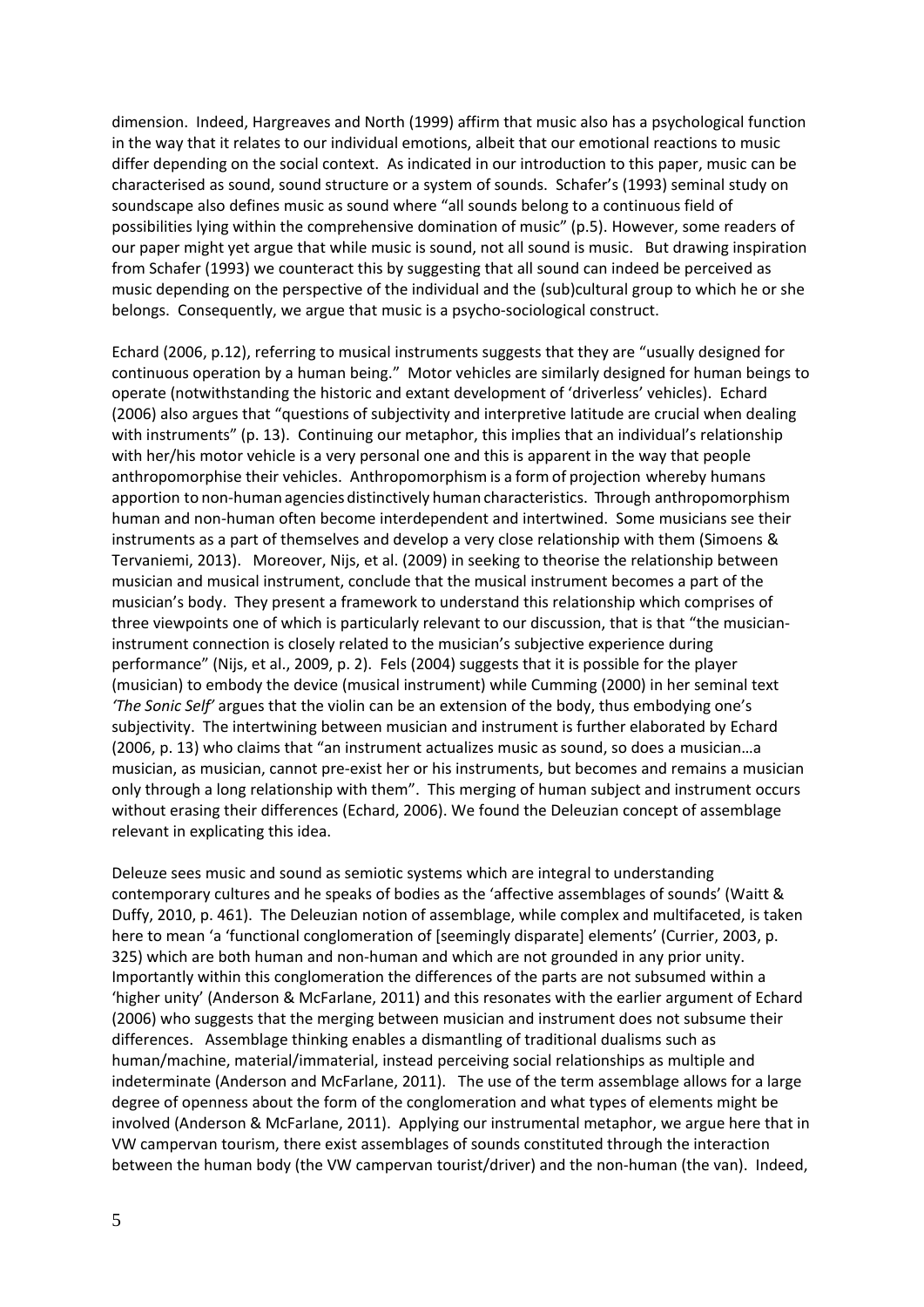we contend that the sound or the 'musicality' of the VW campervan is integral to understanding the mobile embodied experiences of VW campervan tourists. That is, such a biological and mechanistic coupling "necessarily result in profound changes in the constitution of the self and its relations to its environment…(both) become integral components of a polyphonic, machinic subjectivity" (Parr, 2010, p. 246). Yet it is important to note that these sonic assemblages are necessarily ephemeral and fluid, existing only within a specific context – in the case of our study, it is a mobile context, i.e. while travelling to VW campervan festivals. This lack of fixity reflects the dynamic nature of assemblages and their inherent potential for change or 'becomings' (Muller and Schurr, 2016). In other words, in the same way that one can conceive of an assemblage, one can also consider the possibility of disassembling (deterritorialization) and reassembling (reterritorialization).

It is worth noting that in the theorisation of assemblages issues of power become problematised. For if the concept of assemblage disrupts the dualism between human and machine then it also disrupts the binary opposition which sees the former as superior to the latter. This is cogently stated by Currier thus:

'The machine and nature can no longer be explained in binary terms where one is understood in terms of the other…rather each is considered different in and of itself and thus the relation between the two is not conceived in hierarchical terms. Both elements are equally operational in a productive mode. Within an assemblage the forces of each meet and affect each other, such that it is impossible to figure one as the diminution of the other as privileged term (2003, p.331)

This suggests that within an assemblage of VW campervan tourist/driver and van, the body of the former has no privileged position over that of the latter and vice versa. Further as intimated before, assemblages are always in the process of 'becoming' and thus, arguably, have no essence or fixed identity. We contend in this paper that in VW campervan tourism, identities can be created through sonic assemblages, *while on the move*, but these identities are necessarily ephemeral. An understanding of this point is crucial to apprehending the VW campervan tourist/driver experience.

Returning to our instrumental metaphor**,** musicians often modify or personalise their instruments to suit their preferred way of musical expression (Magnusson & Mendieta, 2007) and also as a mark of identity in similar fashion to VW campervan tourists/ drivers with their vans. Magnusson & Mendieta (2007) in their phenomenological study of people's relationship to their musical instruments suggest that "people usually had an 'emotional' affection towards their acoustic instrument…and they bonded with its character…one responder talked about how the limitations of acoustic instruments change or evolve constantly according to skill levels but also state of mood" (2007, p. 4). Bijsterveld & Schulp (2004), in research on classical musicians and their relationship to their instruments note that "in the course of their musical life, musicians and their instruments become fused" (p 654). One of the research participants in Bijsterveld & Schulp's (2004) study, a bassoon player, indicated that musicians learned to play this instrument by "circumventing its difficulties and vices" (p. 654). They suggest that the "musicians know how to handle the peculiarities of their instruments and consider such a mastery to be part of their artistic and professional identity. They do not want to lose it" (Bijsterveld & Schulp 2004, p. 654-655). Yet, we suggest that the sense of identity felt by musicians is manifested within the context of an assemblage where musician and instrument are fused *in the act of performance*. Such an identity is necessarily temporary and unstable as it changes when it encounters other assemblages. Similarly, the tourist/driver of a classic VW campervan requires a level of skill to manipulate the controls of this cumbersome machine, and we contend that the sonic assemblage thus created while integral to the tourist's very sense of identity, *while in motion*, is necessarily impermanent.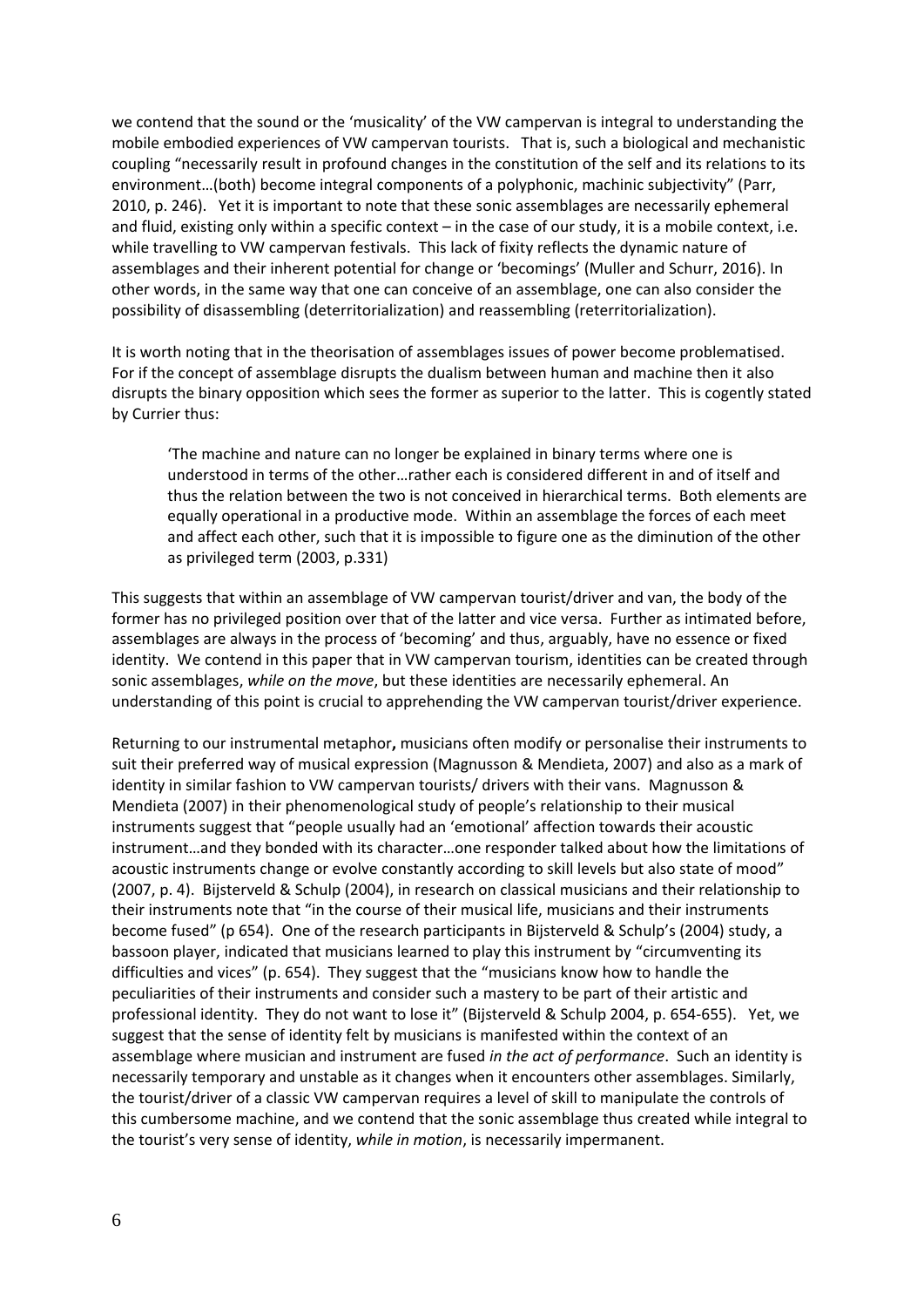#### METHODOLOGY

The metaphor of the musician/instrument and the Deleuzian concept of assemblage, enabled us to obtain deeper understandings of the nature of the embodied sonic experiences of the VW campervan tourist/driver, while in motion. This metaphor emerged inductively through empirical research with tourists/drivers (who were also owners) of classic VW campervans, travelling to VW campervan festivals in England. We were guided by a constructivist methodology and concomitant qualitative methods and this enabled us to examine driver and vehicle relations as constituted through sound. The first author, also a VW Campervan owner prior to embarking on the research, had a personal stake in the brand and this allowed us access to her visceral knowledge from the outset. The current paper constitutes part of a larger study where we aimed to understand the nature of VW campervan tourism from diverse perspectives, including that of the researcher as ethnographer, in order to foster new ways of seeing. However, what surfaced inductively through the data and which was unexpected, was also new ways of *listening* (Rosamond, 2005; Smith, 1998), as an embodied act in response to sound. These new ways of listening emerged from the continuing transformation of both the researchers' embodied selves and that of the research participants during the interactive, reflexive process of doing the research, a practice which has been deemed by Stoller (1997) as "sensuous scholarship". Pink (2007, p. 247) contends that such embodied sensuous approaches can help to understand how ''people constitute both their selfidentities and place through their multisensory embodied experience". It is through this sensuous approach that we acknowledge that we are implicated in the research as much as the research participants and it is this engagement that enabled an ongoing 'resensualisation' (Stoller, 1997) into new ways of listening.

In the larger study we used a diverse range of qualitative methods to develop what Kincheloe (2001) describes as a bricolage of data. In this current paper we are reporting on the findings from the ethnographic and autoethnographic field work from which the embodied sonic experiences of VW campervan tourists/drivers were inductively derived. In the ethnographic study, research was undertaken with tourists (also owners/drivers of their vans) attending Volkswagen campervan festivals in the North East of England and in Scotland. The first author visited festivals twice between the late spring and summer over a three-year period from 2010-2012, for three days each time (Fridays to Sundays inclusive). The fieldwork was conducted at Harwood Hall (Leeds), Volkspower (Redcar), The Mighty Dubfest (Alnwick Garden) formerly Druridge Bay, Durham Dubbers, (Gibsite Hall, Gateshead), Volksfling Festival (Biggar) in Scotland and the VW Rally (Tynemouth). Particular attention was accorded to the *Flat 4 Dubs* owners club based in County Durham, where by becoming a member the first author was able to access 600 owners online and around 53 who attended the mentioned VW campervan festivals at any given time. The ethnography involved research participants from the mentioned VW campervan clubs who were often experienced VW campervan tourists/drivers familiar with the temperamental nature of their cumbersome vehicles. Informal Interviews were conducted with these 53 participants, of which 18 of these interviews were in depth and semi structured.

This was combined with an auto-ethnography undertaken by the first author, who engaged in the sensuous practices of driving her own VW campervan throughout the fieldwork period. As Ellis & Bochner (2000) note, auto-ethnography is a method where researchers use their personal lives in their studies by paying attention to physical feelings, thoughts, and emotions. In practical terms, this method allowed for the documentation of her trips to the VW campervan festivals. Laurier & Dant (2008) point out that given the practical difficulties of doing ethnographic fieldwork, what happens within car interiors remains largely unexamined in most existing literature. To address this, it was important for the first author to engage in what Ouzounian (2006, p.73) calls 'embodied listening' inside the vehicle. The first author was immersed in the VW campervan soundscape driving on the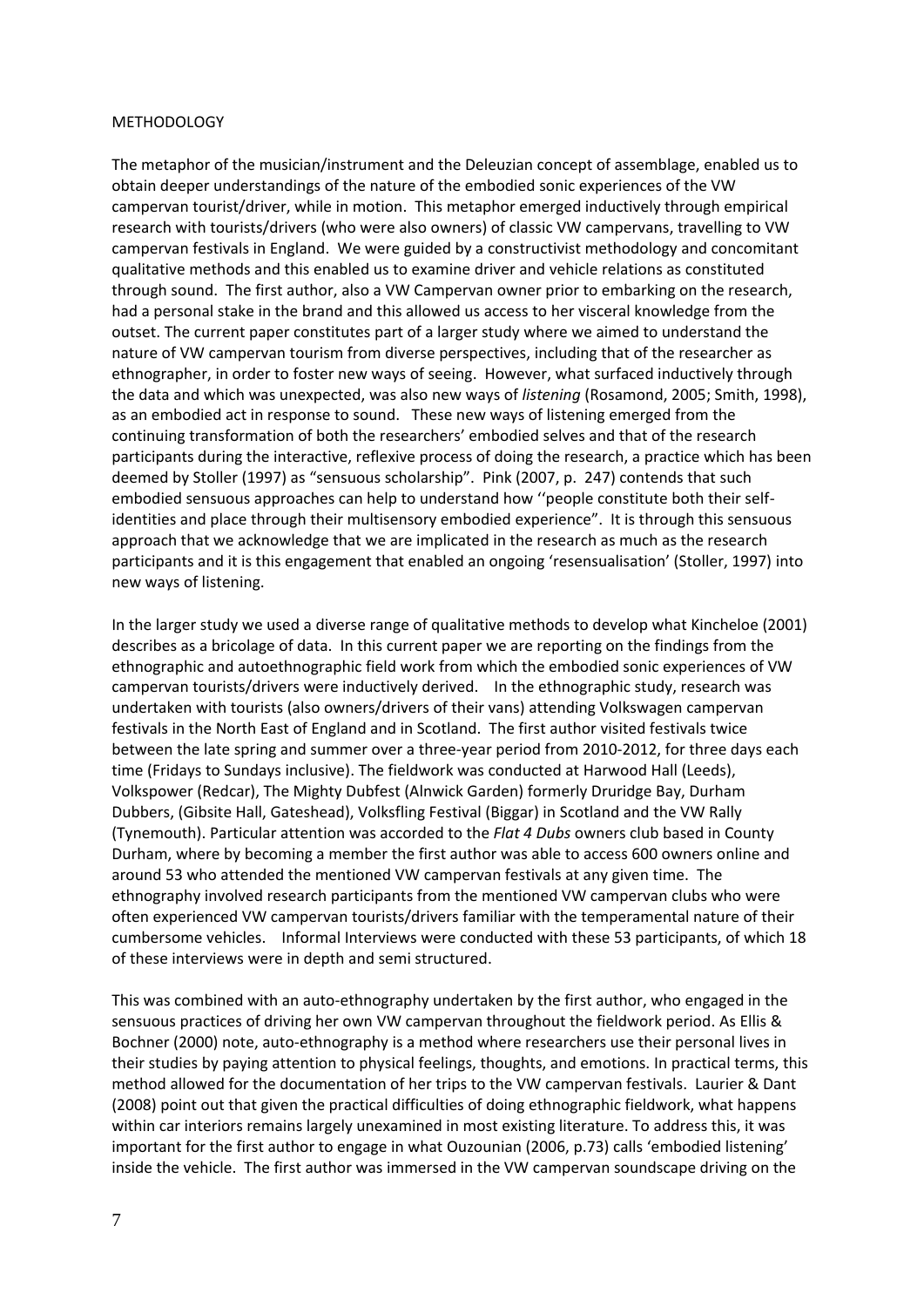M1 motorway (the motorway in England which connects the cities of London in the South to Leeds in the North and approximately 311 km in length), and as such she was also able to capture the embodied sonic experience of travelling with her van.

From the 53 research participants, approximately 70% were male and this was consistent with the wider classic VW campervan community which is dominated by men. Most participants were 39 years old and under (65%) and this also reflected the age range of the wider community. Furthermore, participants were predominantly from a white working-class background, demonstrating the lack of ethnic diversity within the communities that attend the VW campervan festivals in question. All the data from the autoethnographic fieldnotes and the interviews were transcribed and textually analysed using NVivo software. All the authors immersed themselves in the data from the interviews and the autoethnographic accounts of the first author and through a constant iterative process of reading and re-reading the transcripts were able to collaboratively develop themes inductively from the data. It was through this process of induction that the instrumental metaphor emerged, and this enabled us to achieve a deeper understanding of the role of sound in the embodied experiences of these VW campervan tourists/drivers. In the following sections we discuss the findings under the two main themes that emerged from the data analysis – psychological and emotional connections and physiological connections – also weaving in insights from the Deleuzian concept of assemblage.

# PSYCHOLOGICAL AND EMOTIONAL CONNECTIONS BETWEEN HUMAN AND MACHINE

Unlike the cushioned practice of driving modern automobiles where exterior noise and inside vibrations are minimised for a smoother ride (Labelle, 2010), tourists/drivers of classic VW campervans chose to travel in transport that is inordinately noisy. Whether by accident or design, the classic VW campervan offers a unique auditory experience as a soundtrack to the movement of its passengers. Despite the loudness of the sounds emitted by the van, they were still ironically used for leisure tourism and relaxation purposes. Furthermore, our research demonstrates that most tourists/drivers do not find these sonic 'disturbances' abhorrent, but rather perceive them as an expected part of their holiday ideal. Thus, contrary to any assertion that "noise", might be understoodas something "outof place" (Hendy,2013, p. viii) i.e. as an unwanted interference, VW campervan tourists/drivers instead hold the sounds of grinding, clanking, squeaking mechanics and engine roar in high regard. There was also an awareness of the sounds made by other onboard hardware such as the vehicle's suspension, window wipers, wheels turning and so on, where several participants spoke fondly of these as peculiarities. Indeed, the combination of these sounds from different parts of the van was akin to a musical symphony. When Alex, a VW campervan owner, was asked if he was aware of the 'noise' his van made, he commented:

> I took my friend Karen for a drive along the beach when we first got her, and she said I hope it sounds as great on the outside to passers- by as it does on the inside. I don't think it is an unpleasant sound, but a nice one. (Alex, VW Campervan Owner, 2014)

Alex thus acknowledges the musicality of the vehicle (the sound the van makes is a 'nice one'), which is, arguably, comparable to immersive radio listening in a modern car. Research participants also indicated that along with listening to their enginesfrom inside the cabin, they also opened their windows to do so as part of the pleasure of the drive. They commented on its endearing nature rather than emphasizing its noise as an encumbrance. Some ownerssuch as Daisy in the quote below, even perceived loudness as part of the vehicle's personality: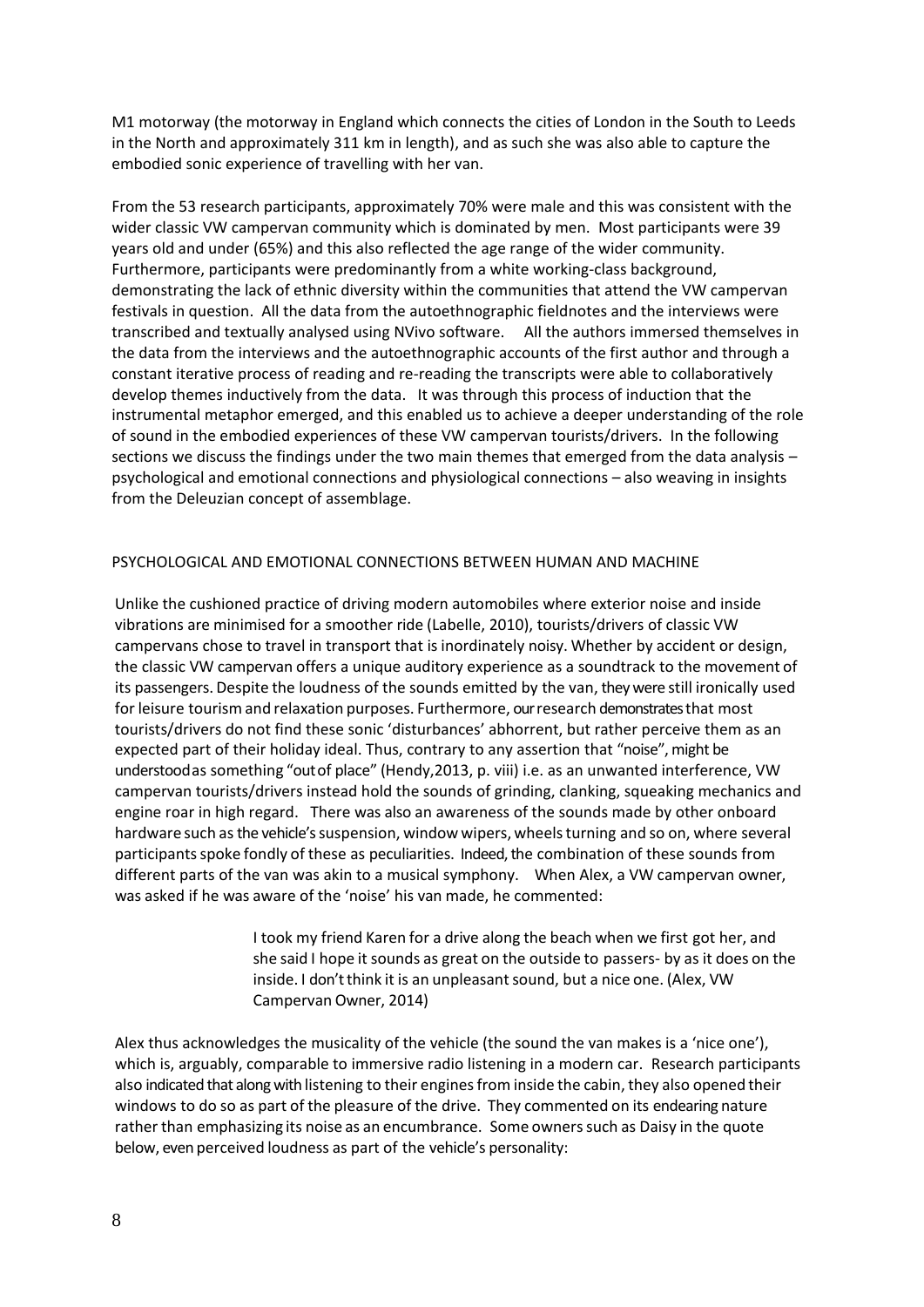Anyway, for noisesI know, all the noises our van makes they are part and parcel of the joy of ownership. Her indoors(Mrs BOO) doesn't notice them anyway. When a new one comes along its shruggy shoulders time. Our radio powers 6 massive speakers and the engine noise drowns these out as well. (Daisy, VW campervan owner,2012)

Maddison, a member of the Durham Dubbers club said: "In the van its easy and peaceful isn'tit.Aye, just like kipping [sleeping]." Thus, the noisy nature of the classic VW van, considered endearing by some participants, also distinguished it from modern cars. A modern car emits less sound than a classic VW campervan but together all these motorised vehicles contribute to a cacophony or orchestra of sound while in motion. But unlike the modern car which according to Bijsterveld (2010) is an 'acoustic cocoon', insulating the driver *against* the mechanical sound of the vehicle, the VW campervan tourist/driver's relationship with her/his van is *dependent* on sound. Indeed, in our study, the significance of the noise generated appeared to equal the personal wellbeing of the tourist. One of our research participants, Maddison (VW Owner, 2012) indicated that "a stressful week can melt away once behind the wheel of any vintage V Dub, no other experience can match that". He also felt that being in the van had the potential to alleviate stress. Similarly, Simoens & Teraniemi (2013) in their psychological study of the relationship between musicians and their instruments found that this coupling played a significant role in the musicians' well-being.

However, contrary to what might appear at first glance to be an entirely harmonious relationship between tourist/driver and machine, a very small number of participants thought that their vehicles added to stress levels, and some needed their vehicles to *sound right* before feeling content while in motion. Extracts from the auto- ethnography of the first author reveal that she believed the extraneous amounts of engine noise heard through single glazed windows to be disdainful:

> To drive in these conditions was disturbing and unrelenting and not tranquil as many owners had described it. Also, as the external sounds were not buffered by the modern soundproofed interior, they were heard loudly alongside the campervan engine noise when the windows were open. It was not only engine noise however that was part of the experience, there was also the rattle of metal parts such as loose rivets, creaking suspension, interiors unscrewing themselves due to the processof motion (First author/VWResearcher, 2012).

I ended up listening to the engine a lot. If it sounded like it was grinding, I would back off from accelerating. Sometimes I imagined I heard faults when I concentrated on what the motor was doing. (First author/VW Researcher, 2012)

Mick had a similar experience:

So, for me the soundtrack for the VW is the difference between health and having a nice journey and feeling great to that sort of oh my god right. I have to say the whole time you have it you feel very vulnerable because it is so old and everything else you think what's going to go wrong next or it can't survive this whole thing and there's bound to be something, so I certainly have that mindset all the time that something's going to go wrong soon or what's going to be next…(Mick, VW Campervan Owner, 2012)

It is evident that these research participants felt in a perpetual state of high alert due to the volatile temperament of the engine sounds and the sounds emanating from other moving parts of the vehicle. An awareness of the different sounds of the vehicle, while it is being manipulated by the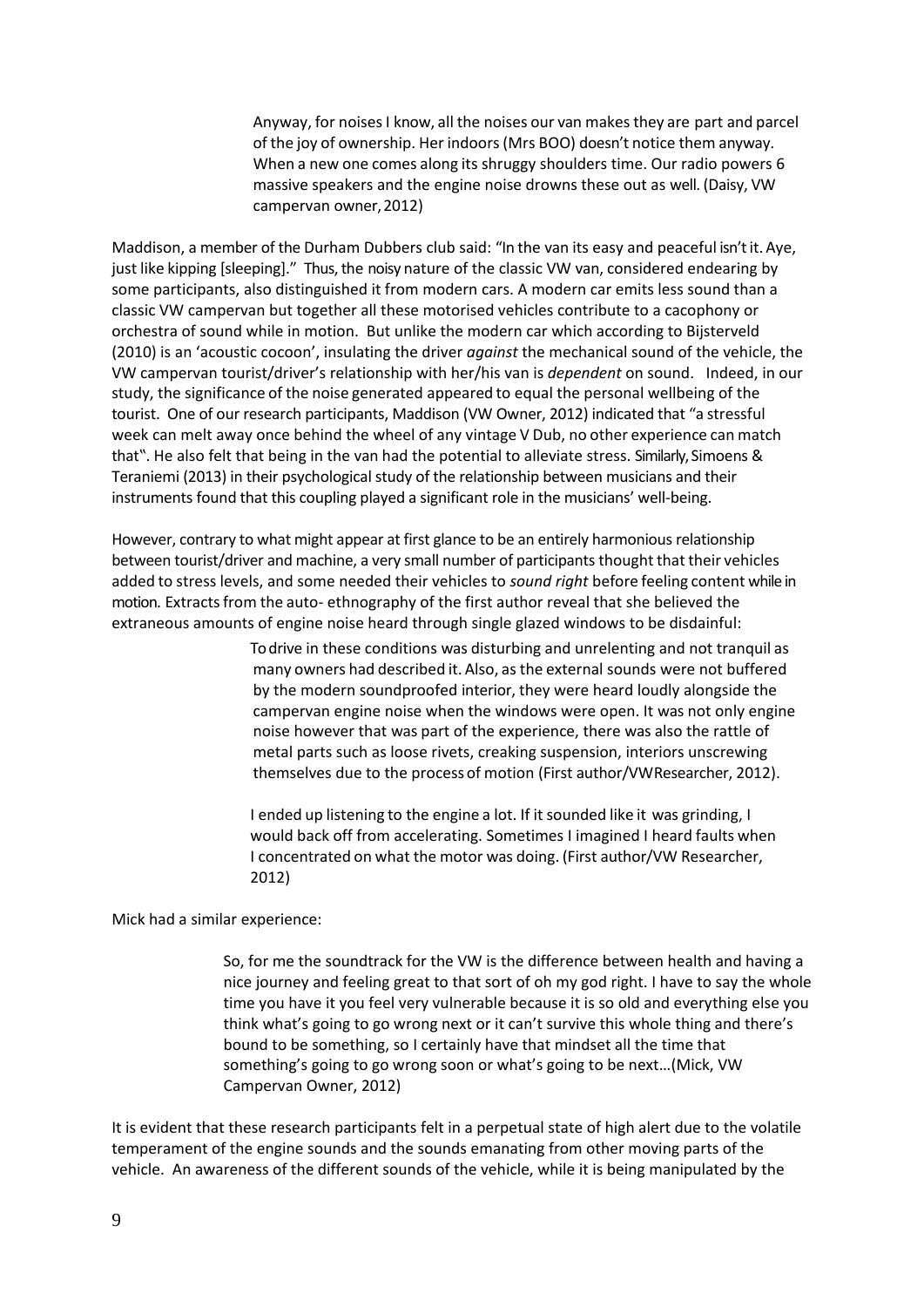driver, meant that an anxious emotive state became intrinsic to the travel experience for these VW campervan tourists/drivers. They were very much attuned to the sounds that their vehicles were making and where the sounds appeared dissonant, it resulted in feelings of anxiety. Following our analogy, Vertegaal et al. (1996) spoke of the emotional tension that existed between musician and instrument as they formed interconnected parts of a cybernetic system or in a Deleuzian sense, an assemblage.

In terms of the soundsin question, a loud mechanical engine noise is heard from the back of the vehicle flowing into the driver's cabin. Furthermore, these sonic expressions are not the same in every campervan, but are perceived as individual scores with unique tonalities, patterns, temporality and volume. It was also found that owners learned the character of their own engine's timbre. It was evident from our research that the nature of the sounds produced by the VW campervan because of the human/machine interaction while in motion, presented challenges for different tourists/drivers. Yet these sonic challenges were an integral part of the experience of being on the move and they resulted in drivers becoming intimately connected to the changes in the sounds emitted by their vans. These mentioned differences in sonic experiences amongst these often experienced VW campervan tourists/drivers illustrates the subjective nature of these experiences. The reader will recall that Echard (2006) had pointed to the "subjectivity and interpretive latitude" (p.13) involved in the relationship between musicians and their instruments while Nijs, et al. emphasised the subjective nature of musicians' experiences during music performances:

In music performance the embodied interaction with the music implies the corporeal attunement of the musician to the sonic event that results from the performance. The embodied experience of participating in the musical environment in a direct and engaged way is based on the direct perception of the musical environment and on a skill-based coping with the challenges that arise from the complex interaction within this musical environment. It becomes an optimal embodied experience (flow) when the musician is completely immersed in the created musical reality (presence) and enjoys himself [sic] through the playfulness of the performance (2009, p. 9).

The evidence from our research therefore revealed that VW campervan tourists/drivers face many challenges while in motion, through the constraints associated with these antiquated machines. These challenges were pivotal to the travel experience but were perceived differently by the research participants – for a limited number the sounds emanating from the vehicles were stressful while for the majority the sounds were central to their personal well-being, a sign that the vehicle was operating 'normally'. But the fact that all research participants, whatever their subjective experiences with their vans, used these vehicles as the preferred mode of transport for leisure tourism purposes, suggests that, like the musical performance referred to above, there is a certain *jouissance* associated with the human/machine interaction. What is interesting also from these results is that the tourists' sense of wellbeing or stress was intimately connected to the sounds of their vans while being on the road. The situation was very different not only depending on the nature of the sounds made by the van but also when the tourists/drivers encountered other assemblages (for example assemblages created through varying weather conditions). Thus, embodied sonic experiences resulting from the assemblage of human/machine are necessarily transient and subjective. An assemblage of VW campervan tourist/driver and van, created through sound can therefore be deterritorialized, only to be reterritorialized when it meets other assemblages. This is consistent with Parr's (2010, p. 19, 27) claim that "an assemblage is thus a dynamic assemblage…for Deleuze, one's self must be conceived as a constantly changing assemblage of forces, an epiphenomenon arising from chance confluences."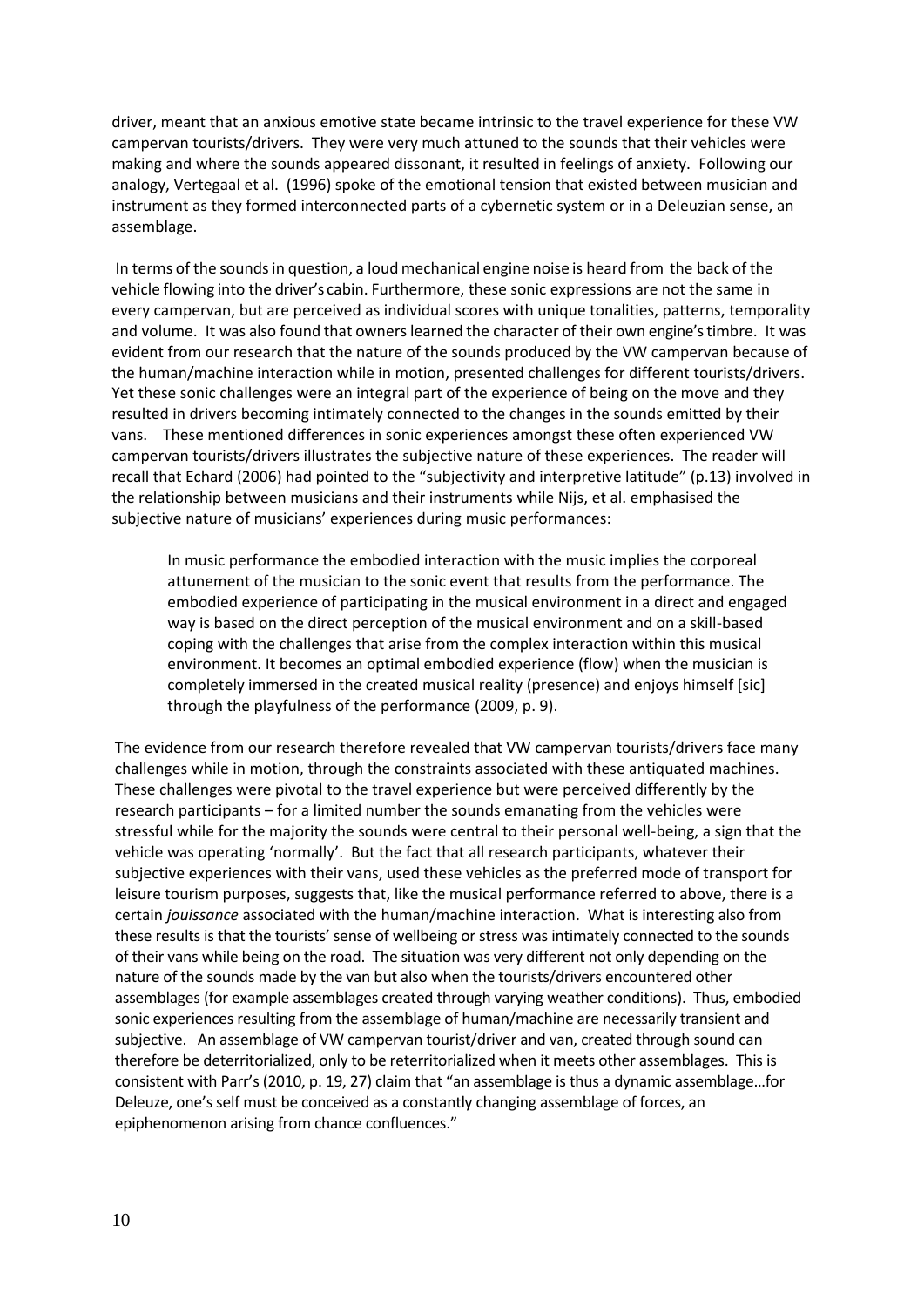## PHYSIOLOGICAL CONNECTIONS BETWEEN HUMAN AND MACHINE

Interestingly, some VW campervans did have stereo systems on board, but they were not often used. Bull (2004) with reference to Baudrillard in his description of car travel, noted however that many automobile drivers described time spent in their vehicles as uncomfortable without music playing as an accompaniment. Indeed Bull (2004) suggested that cars are perfect acoustic spaces for listening to music where the individual choices are curated. Denora (2000) also argued that music has a prosthetic effect as people dance in the seat etc. Yet our empirical findings of VW campervan travel showed that participants were more discerning about the content of their engine sounds, "tuning in" or listening to those instead. So, rather than choosing to be entertained by the "din and to-do" of music from their vehicle's stereos (Horkheimer and Adorno, 1973, p.56) as a false pretence of revelry as they put it, most ownerslistened carefully to their engines to monitor the health of their vans or to enjoy them as music.

Some tourists/drivers did intermittently play popular music from their sound system, but it was found that most listened to the musicality of the VW campervan as the primary soundtrack, not the other way around. In VW campervan travel the sound of moving parts act as a backdrop against which the other sensualities expressed in road use are felt. Sheller and Urry (2000, p.747) argued that the senses are perhaps "impoverished" when trying to find expression on mundane roads. Our research questions this thesis on the basis that the sonic properties of acoustic elements are richly relevant to the tourist experience. We contend that asthe engine emits sounds and tourists engage with these in particular ways, they function not as disembodied sounds in the background, but almost as an artificial "heartbeat" that can signify aliveness and pulse. Tourists/drivers also listened for potential "accidents waiting to happen" because the peculiarities of the sound helped those with often low expectations of a consistent eurhythmy, to feel some security in completing their journeys without breaking down. Some tourists listened to every sound the VW campervan made and joked that they could usually hear the recovery service coming in advance. Others did claim to listen to popular music whilst travelling, but not often for the entire journey. Some participants for example occasionally punctuated their listening by pausing their popular music to check their engine status. This behaviour was mimicked by many tourist/drivers who preferred not to play additional music in the cab, as they wanted to be immersed in the sounds of the van not only so they could anticipate any untoward consequences, but also because the sounds of the van were an intimate part of the travel experience:

> I prefer to hear what's going on in the engine bay and listen to the wheels etc. and of course you need to be constantly alert in case something drops off. (Michael, VW Campervan owner, 2012)

I pretty much end up listening to the vehicle as a whole and get to know when someone doesn'tsound right, I don't often have music on in the van except when camped up as I like the sound of the engine instead. The sound of the engine is an essential part of the character which is why I wind the window down through tunnelslike a lot of folk I reckon. (Bob, VW campervan Owner,2011)

Research participants also listened to the sound of their vans as though monitoring their own health, as if the van was a part of their own body:

> I think I would say I notice the exceptional noises from the engine, that's what stands out. So mechanically if things started going wrong and it deviated from what it sounded like 99% of the time I would probably pick up on that, but it would be in the background you know, I don't think I'm super consciously listening to it. But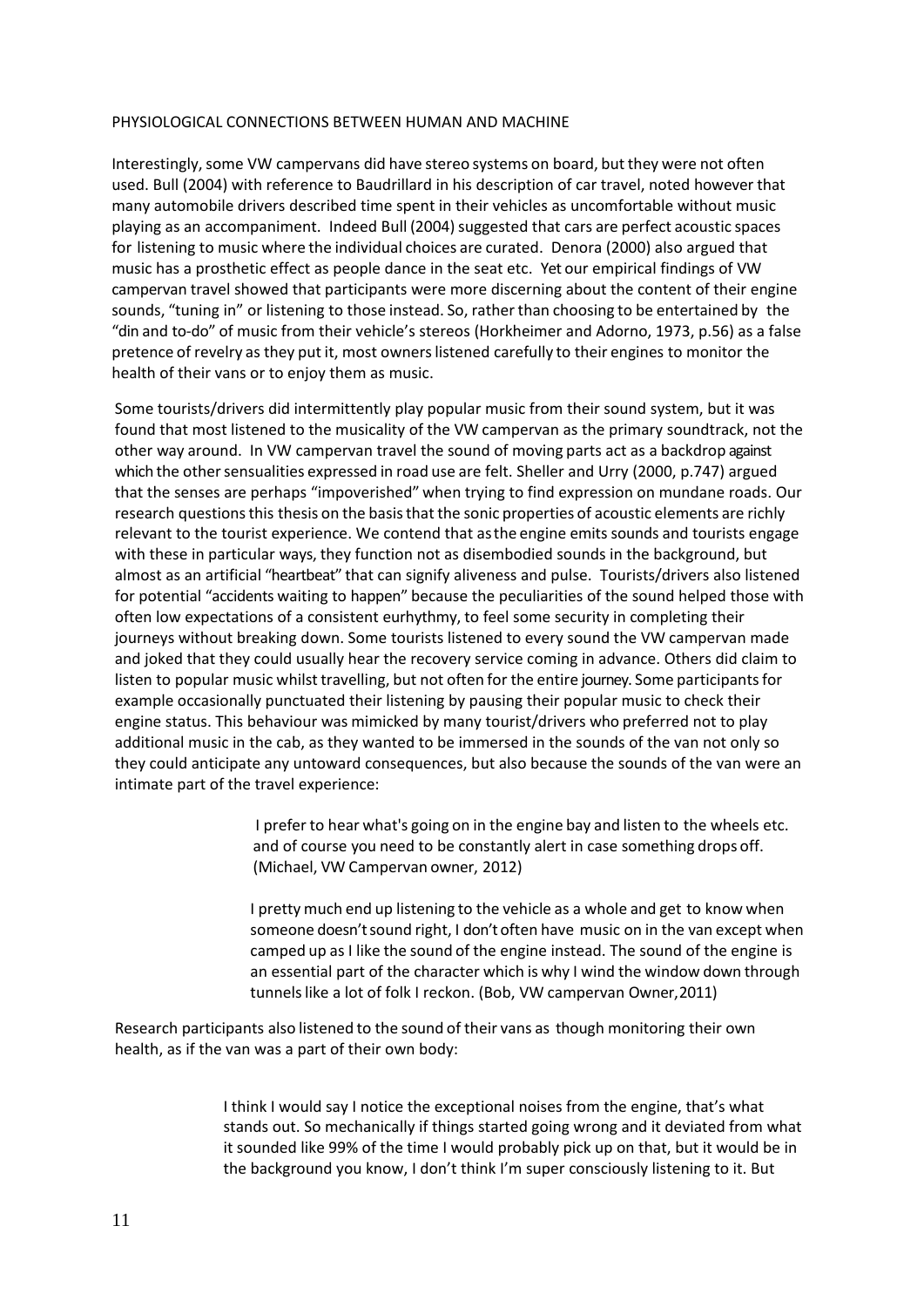obviously like all VW drivers, once you've heard one thing, you start to be overly analytical about it and then you're listening to oh did something happen there? You know. (Mick, VW Campervan Owner, 2012)

Notably Mick also intimated in the above quote that he was so intertwined with the van and the sounds it made that he was often not consciously listening. This finds resonance in the symbiosis between the musician and her instrument which as Nijs et al suggest:

results from a growing integration of instrumental and interpretative movements into a coherent whole that is compatible with the body of the musician and with the movement repertoire of daily life. Such integration leads to the transparency of the musical instrument that just like "natural" body parts disappears from consciousness. The musical instrument has then become part of the body as stable background of every human experience and is no longer an obstacle to an embodied interaction with the music. It has become a natural extension of the musician, thus allowing a spontaneous corporeal articulation of the music (2009, p.1).

Our research with VW campervan tourists/drivers revealed that like the relationship between musicians/instruments, there was a melding of human and machine, as if they were one body, and this was made possible through sound, which was integral to the embodied experience of being on the move. Here we can see that the couplings between the biological (human) and the technological (van), through sound, resulted in profound physiological changes in the very constitution of the self (of the VW campervan tourist/driver). In a Deleuzian sense we can say therefore that VW campervans "become integral components of a polyphonic machinic subjectivity" (Watson, 2010, p. 246).

In summary, a VW campervan, like other motor vehicles. produces sound in response to human interaction in similar fashion to a musical instrument. However, unlike most modern vehicles where drivers are immersed in an 'acoustic cocoon' (Bijsterveld, 2010) which insulates them from the mechanical sounds of their vehicles, in the case of the classic VW campervan these mechanical sounds are integral to the embodied experience of travel. From our research it was clear that the sound of the vehicle's combustion engine and various moving parts can be overbearing in timbre. Yet, VW campervan tourists/drivers did not recoil at the background din, but often applauded it. We thus contested the idea that tourists/drivers always choose to travel in a vehicle that buffers them from the external conditions that need only limited engagement. In fact, unlike modern cars, the antiquated nature of the classic VW campervan, due to age and basic engineering, makes extraneous sounds that can be 'felt'. As participants had an acute awareness of a kinaesthetic relationship with the vehicle, we argued that they were embodied in sound while in motion. This sonic embodiment, we suggested, is analogous to that between a musician and her/his instrument, where both become fused in the act of performance. We found that the embodied sonic experiences of VW campervan tourists/drivers were psychological, emotional and physiological as the sounds of the van either elicited feelings of well-being or feelings of stress. In other words, the intimate connection between VW campervan tourists/drivers and the sounds of their vans, whilst on the move, affected their state of mind which was subject to how their van was sounding and thus functioning. Research participants also found that listening to the sounds of their vans was like listening to their own 'heartbeat' suggesting that the machine was an extension of the human body (Cumming, 2000).

The Deluezian concept of assemblage also provided us with some valuable insights into the nature of the embodied sonic experiences of VW campervan tourists. Specifically, this enabled us to understand the interconnections between the human and non-human, the material and the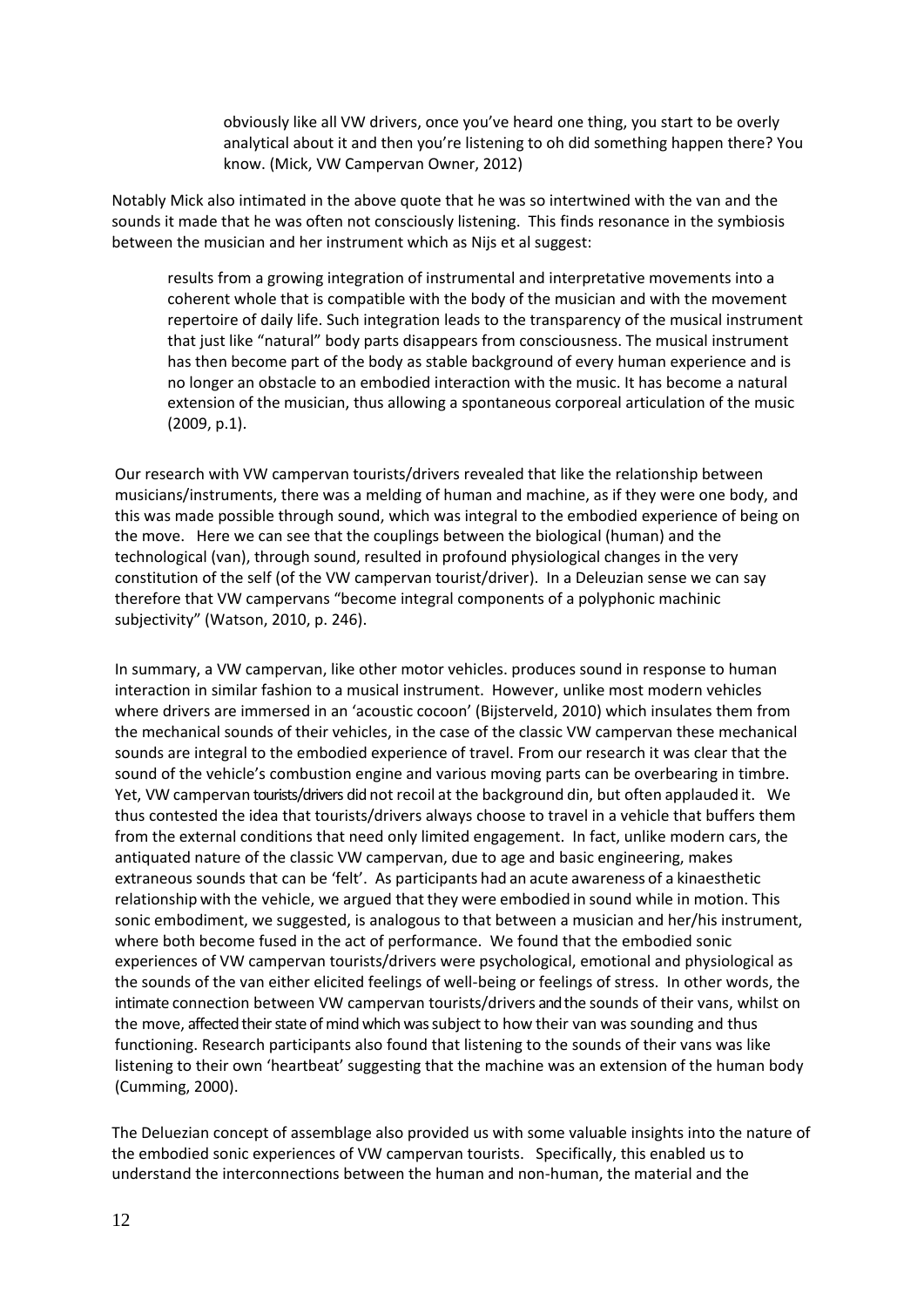immaterial and the disruption of traditional hierarchical binaries between them. We also recognised that any fusing between human and machine, while on the move, was necessarily unstable and not fixed in time or space. This leaves open the possibility of new becomings, of a series of deterritorializations and reterritorializations as the VW campervan tourist/driver/machine assemblage meets other assemblages while on the road. This process should not be seen in a negative light as 'deterritorialization indicates the creative potential of an assemblage" (Parr, 2010, p. 69).

## **CONCLUSION**

Our application of an instrumental metaphor coupled with insights from the Deleuzian concept of assemblage is a novel approach which has enabled us to unearth new ways of thinking about embodiment and motor vehicle travel, thus generating alternative realities of this mobile practice underpinned by sound. Our metaphorical analysis emerged inductively from empirical work with VW campervan tourists/drivers. We recognised in our research that humans are central to the understanding of how sound is mediated through the vehicle, and that a dialogue between human and machine, although not through a formal language, is arguably a conversation between them as an embodied element of travel. Labelle (2010) points out that sonic material, as an audio vocabulary of travel, is expressed through assemblage and we suggest in this paper that this is what occurs as tourists/drivers and vehicles are knotted together through sound. We have however stressed that this coupling of human and machine is not always harmonious, and neither is that between a musician and her/his instrument. This approach goes some way to heeding the call by Adu-Ampong (2016) for more explicit metaphorical analyses in tourism studies. Our research also adds to the often-elided attention to sound, listening and the aural senses in tourism studies. We believe that an instrumental metaphor can also be used to understand other embodied sonic experiences within tourism and related contexts such as leisure. For example, such a theorisation can be used to understand the sonic experiences of tourists in other subcultural contexts such as those who travel using Harley Davidson motorcycles or narrow boats (boats distinctively designed to fit the narrow canals in the UK). In a practical sense using an instrumental metaphor to understand tourists' experiences with sound can help to communicate research results more readily to a non-academic audience.

We conclude with three caveats. First, our constructivist, sensuous methodological approach means that we cannot be prescriptive about our findings. Other studies conducted on different modes of transport (for example motorcycles and narrowboats as mentioned above) will necessarily reveal alternative interpretations and other becomings (*a la* Delueze). Our focus on the antiquated VW campervan might be considered as unique due to the prevalence of the mechanical sounds that emanate from the machines' engines and other moving parts, the level of skill that is often required in order to manipulate this cumbersome vehicle and the particular demographic profile of most VW campervan enthusiasts including those who participated in this research (male, under 39 years, white and working class) . Research participants who are aficionados of other modes of transport might well have different demographic profiles enabling an understanding of a range of other possible subjectivities that might emerge from their embodied sonic experiences with these nonhuman machines. In addition, while we have been unable to explore this due to our theoretical focus coupled with the journal's word strictures, there are other conceptual possibilities that might provide further insights into an understanding of tourists' experiences with sound including flow theory (Csikszentmihalyi, 2002) where one can contemplate an investigation of whether a dynamic equilibrium is possible between human and machine which can optimise the tourists' embodied mobile experience.Second, the field research, conducted approximately six years ago might be considered as dated. However, we believe that it is still pertinent to contemporary settings as VW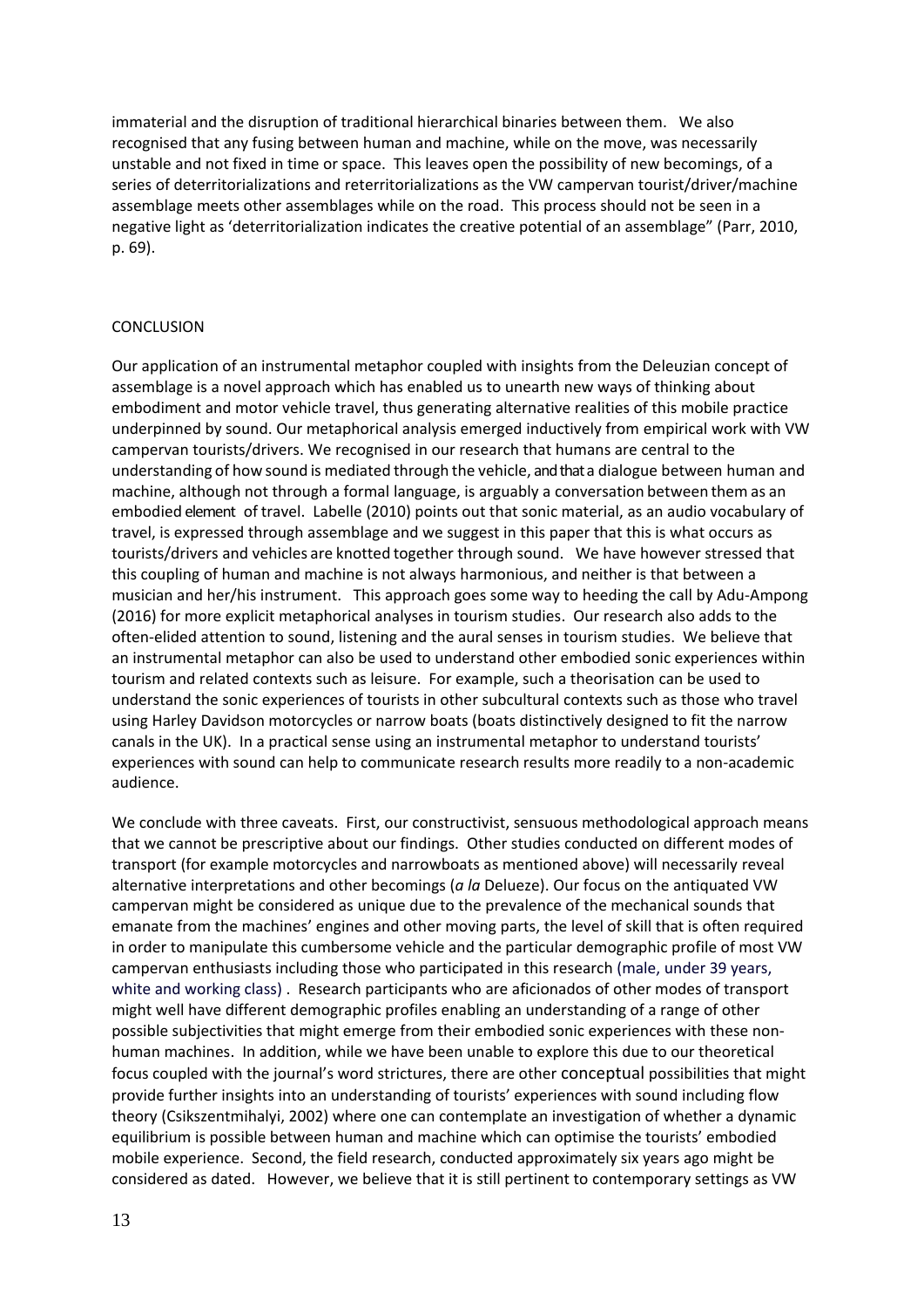campervan communities persist, arguably, as a subcultural group who seek to preserve the 'hippy vibe' of the 1960s and 1970s. Moreover, our theoretical approach to embodiment with the focus on sound and listening provides an important current contribution.

Finally, we recognise that we have not sufficiently interrogated agency and the power political functions of metaphors which might reveal dominant ideologies, for example surrounding class and ethnicity. Similarly, with regard to assemblages, Currier (2003) indicates that Deleuze was cognisant of the "operations of power [and] in mapping how power traverses assemblages" (2003, p. 325). The question here is if assemblages are constantly 'becoming', and are unstable, who or what determines their future (fluid) shape and form? In terms of agency it might be possible to contemplate research that focuses not just on the choice made by the (human) body to manipulate the machine, but also how the different moving parts of the machine are attuned or 'comported' to each other (see Ash,2017). We recommend that future studies in tourism seek to explore such issues of agency within human/machine assemblages. Future studies might also seek to unpack how an instrumental metaphor can be used to illuminate the (im)mobilities of travel in the context of other modes of transport.

## **REFERENCES**

Adu-Ampong, E. (2016). A metaphor analysis research agenda for tourism studies. Annals of Tourism Research 57, 234-278.

Alperson, P. (ed) (2010). What is music? An introduction to the philosophy of music. Pennsylvania: Penn State University Press

Anderson, B., & McFarlane, C. (2011). Assemblage and geography. Area 43(2), 124-127

Ash, J. (2017). Visceral methodologies, bodily style and the non-human. Geoforum 82, 206-207.

Bijsterveld, K. (2008). Mechanical sound: Technology, culture, and public problems of noise in the twentieth century. Massachusetts: MIT Press.

Bijsterveld, K., & Schulp, M. (2004). Breaking into a world of perfection: Innovation in today's classical musical instruments. Social Studies of Science, 34(5), 649-674.

Bijsterveld, K. (2010). Acoustic cocooning: How the car became a place to unwind. The Senses and Society, 5(2), 189-211.

Bijsterveld, K., Cleophas, E., Krebs, S. & Mom, G. (2014). Sound and safe: a history of listening behind the wheel. Oxford: Oxford University Press.

Brown, A.L. (2012). A review of progress in soundscapes and an approach to soundscape planning. International Journal of Acoustic Vibrations, 17(2), 73-81.

Bull, M. (2004). Automobility and the power of sound. Theory, Culture & Society, 21(4-5),243-259.

Bull, M., & Back, L. (eds). (2003). The auditory culture reader. Sensory Formations Series. New York: Berg.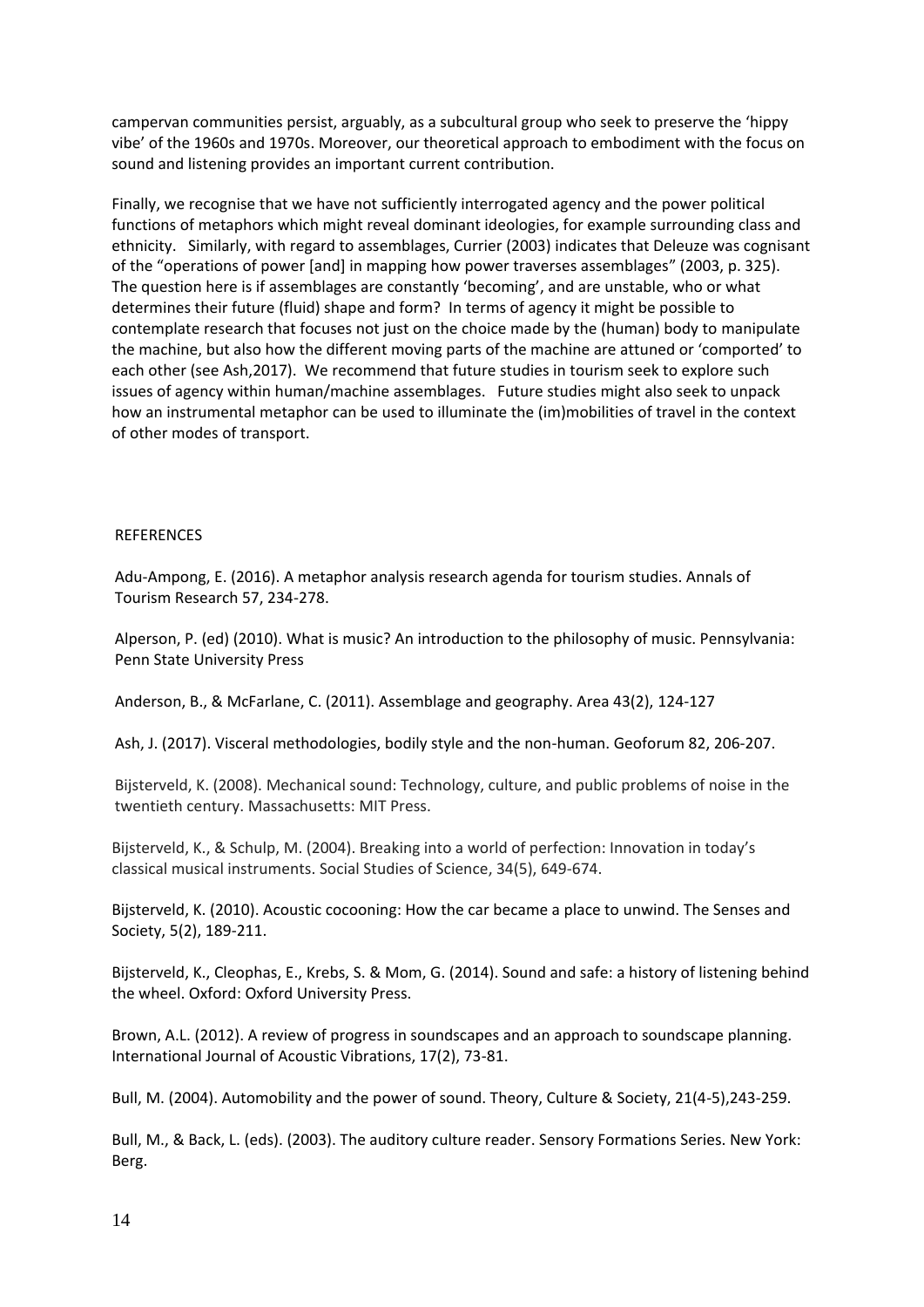Csikszentmihalyi, M. (2002). The concept of flow. In C.R Snyder & S.J. Lopez (eds). *The handbook of positive psychology*. pp 239-263. New York: Oxford University Press

Cumming, N. (2000). The Sonic Self: Musical Subjectivity and Signification. Bloomington: Indiana University Press

Currier, D. (2003). Feminist technological futures: Deleuze and body/technology assemblages. Feminist theory 4(3), 321-338

Denora, T. (2000). Music in everyday life. Cambridge: Cambridge University Press.

Echard, W. (2006). Sensible virtual selves: bodies, instruments and the becoming-concrete of music. Contemporary Music Review 25(1-2), 7-16.

Ellis, C. & Bochner, A. (2000). Autoethnography, personal narrative, reflexivity: Researcher as subject. In N.K. Denzin & Y.S. Lincoln (eds). Handbook of Qualitative Research, (pp. 733-768). London: Sage

Fels, S. (2004). Designing for intimacy: creating new interfaces for musical expression. Proceedings of the IEEE 92(4), 672-685.

Gibson, C. and Connell, J. (2005). Music and tourism: on the road again. Bristol: Channel View Publications.

Goodman, S. (2012). Sonic warfare: sound, affect and the ecology of fear. Cambridge, Massachusetts: MIT Press

Hansen, A., & Nielsen, K.B. (2016). Wheels of change: cars, automobility and development in Asia. London: Routledge.

Hargreaves, D. & North, A. (1999). The functions of music in everyday life: redefining the social in music psychology. Psychology of Music 27(10, 71-83

Hendy, D. (2013). Noise: A Human History of Sound and Listening. London: Profile Books.

Horkheimer, M. & Adorno, T. (1973). The Dialectic of Enlightenment. London: Penguin.

Jiang, J., Zhang, J., Zhang, H., & Yan, B., (2018). Natural soundscapes and tourist loyalty to naturebased tourism destinations: the mediating effect of tourist satisfaction. Journal of Travel & Tourism Marketing, 35(2), 218-230

Kamoche, K., Pina e Cunha, M., & Vieira da Cunha, J. (2003). Towards a theory of organizational improvisation: looking beyond the jazz metaphor. Journal of Management Studies 40(8), 2023-2051

Kincheloe, J.L. (2001). Describe the bricolage: conceptualising a new rigor. Quantitative Research 7(6), 693-696

Knox, D. (2008). Spectacular tradition Scottish folksong and authenticity. Annals of Tourism Research, 35(1), 255-273.

Kousis, M. (2000). Tourism and the environment: A social movements perspective. Annals of Tourism Research, 27(2), 468-489.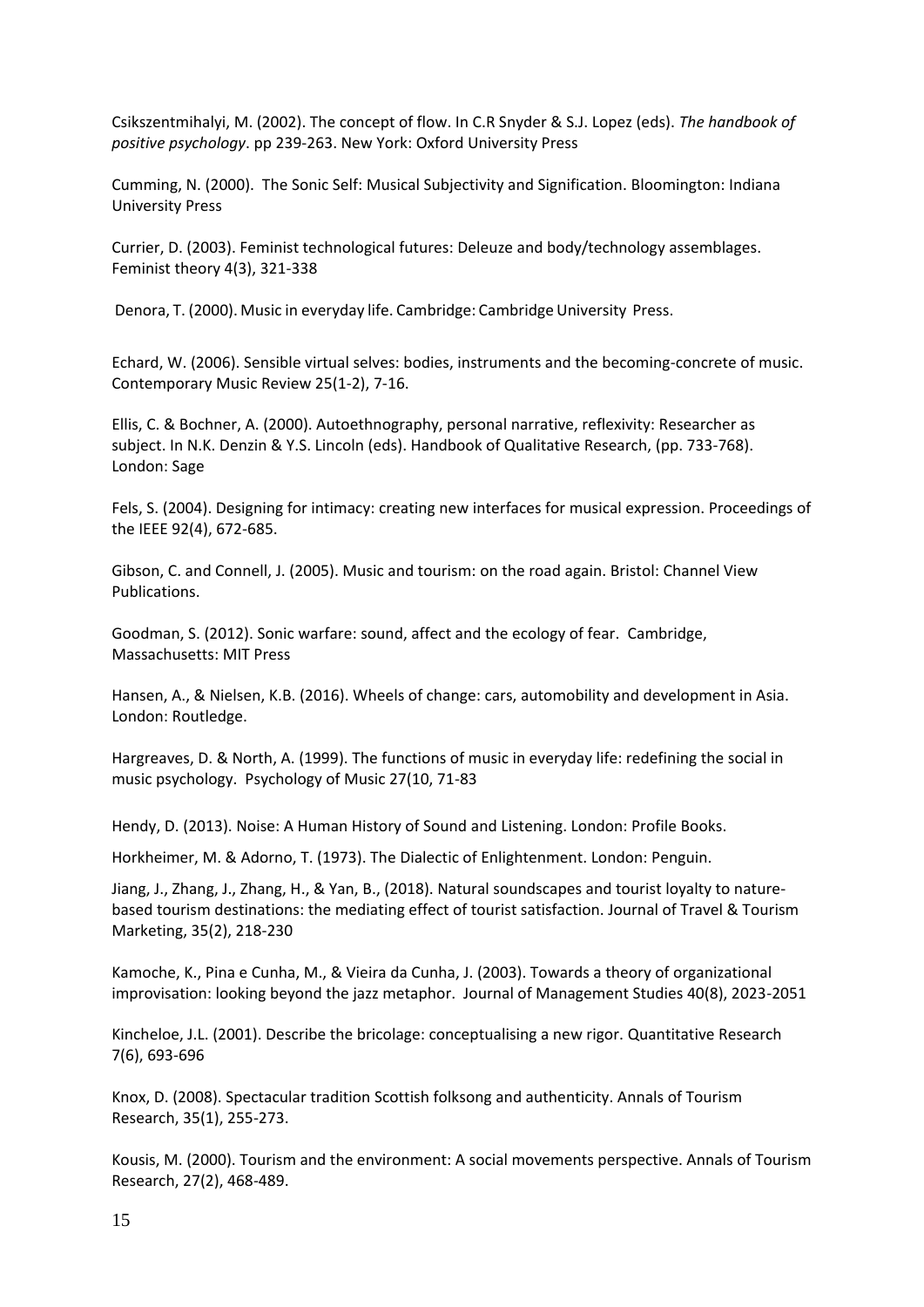Liu, A., Liu, F., Liu, M. & Deng, Z. (2016). Review of soundscape studies in tourism. Tourism Tribune, 31(3), 114-126.'

Liu, A., Wang, X.L., Liu, F., Yao, C. & Deng, Z. (2018). Soundscape and its influence on tourist satisfaction. The Service Industries Journal, 38(3-4), 164-181.

Labelle, B. (2010). Acoustic Territories: Sound Culture and Everyday Life. New York: Continuum Books.

Laurier, E., & Dant. T. (2008). What we do whilst driving: toward the driverless car. In M. Grieco and J. Urry (eds). Mobilities: new perspectives on transport and society (pp. 223-243). Farnham: Ashgate

Lumsden, K. (2013). Boy racer culture: youth, masculinity and deviance. London: Routledge.

Magnusson, T., & Mendieta, E.H. (2007). The acoustic, the digital and the body: a survey on musical instruments. Proceedings of the 7th international conference on New interfaces for musical expression (pp. 94-99). New York:ACM

Mason, K. (2004). Sound and meaning in Aboriginal tourism. Annals of Tourism Research, 31(4), 837- 854.

Merriam, A.P., & Merriam, V., (1964). The anthropology of music. Evanston, IL: Northwestern University Press.

Muller, M., & Schurr, C. (2016). Assemblage thinking and actor-network theory: conjunctions, disjunctions, cross-fertilisations. Transactions 41, 217-229

Naess, P., Mogridge, M.J. & Sandberg, S.L. (2001). Wider roads, more cars. Natural Resources Forum 25(2), 147-155.

Nancy, J-L. (2007). Listening. New York: Fordham University Press

Nijs, L., Lesaffre, M. & Leman, M. (2009). The musical instrument as a natural extension of the musician. The 5th Conference of Interdisciplinary Musicology. LAM-Institut jean Le Rond d'Alembert, (12 pages) Retrieved April 21, 2018 from<https://biblio.ugent.be/publication/844863/file/944424>

Noy, C. (2004). This trip really changed me: Backpackers' narratives of self-change. Annals of Tourism Research, 31(1), 78-102.

Ouzounian, G. (2006). Embodied sound: Aural architectures and the body. Contemporary Music Review, 25(1-2), 69-79.

Parr, A. (ed). (2010). The Deleuze dictionary (revised edition). Edinburgh: Edinburgh University Press

Paiva, D. (2018). Dissonance: scientific paradigms underpinning the study of sound in geography. Fennia – International Journal of Geography, 196(1), 77-87.

Perkins, H., & Thorns, D.C. (2001). Gazing or performing? Reflections on Urry's tourist gaze in the context of contemporary experience in the Antipodes. International Sociology 16(2), 185-204.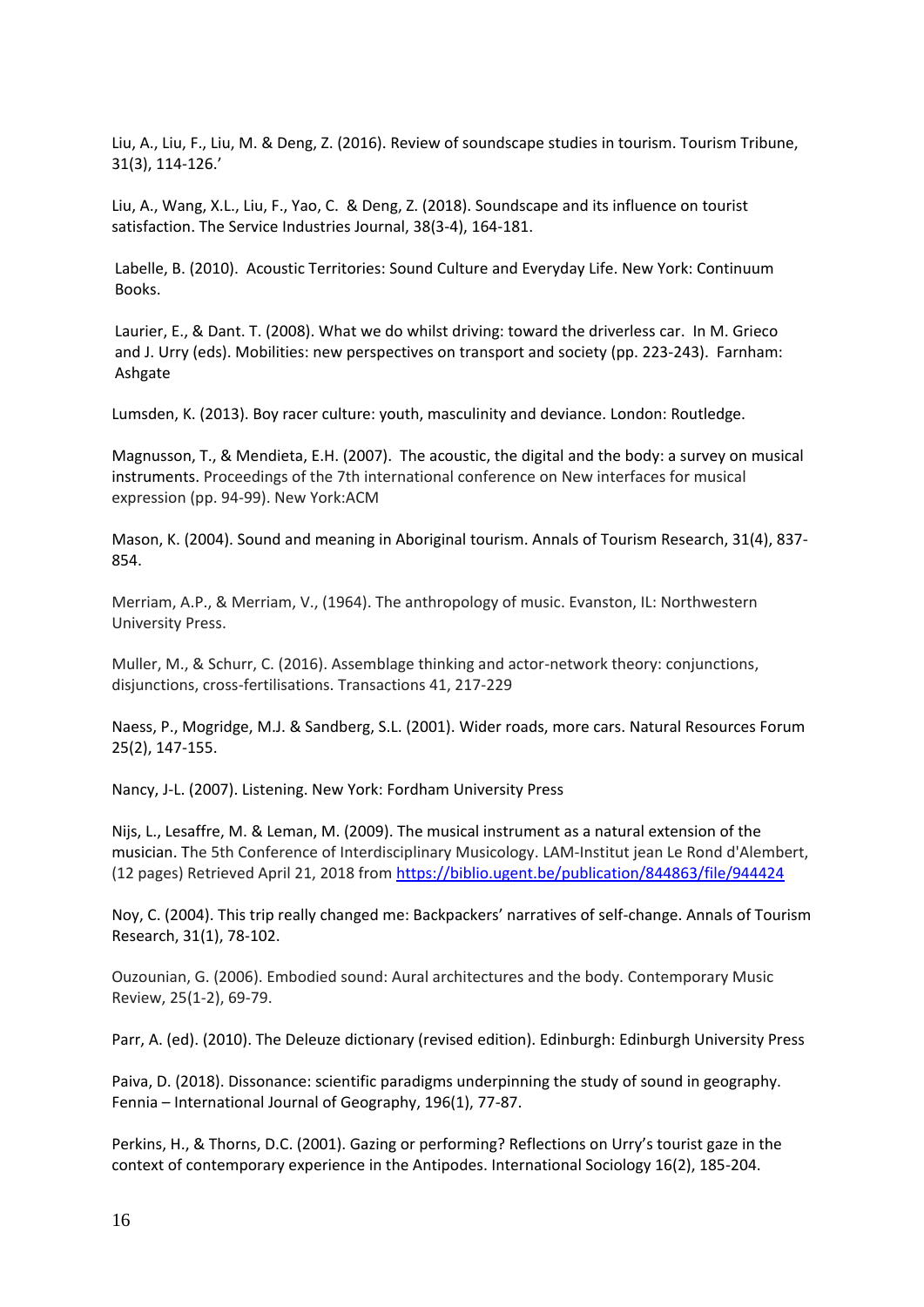Pinch, T., & Bijsterveld, K. (2012). New keys to the world of sound. In T.Pinch and K. Bijsterveld (eds). The Oxford Handbook of Sound Studies. Oxford: Oxford University Press.

[Pink, S. \(2007\). Walking with video. Visual Studies, 22\(3\),240](http://refhub.elsevier.com/S0160-7383(17)30114-7/h0190)–252

Pons, P.O. (2003). Being-on-holiday: Tourist dwelling, bodies and place. Tourist Studies, 3(1), 47-66.

Quan, S., & Wang, N. (2004). Towards a structural model of the tourist experience: An illustration from food experiences in tourism. Tourism Management, 25(3), 297-305.

Rakić, T., & Chambers, D. (2012). Rethinking the consumption of places. Annals of Tourism Research, 39(3), 1612-1633.

Rosamond, B. (2005). Globalisation, the ambivalence of European integration and the possibilities for post-disciplinary EU studies. Innovation, 18(1),23-43.

Saldanha, A. (2002). Music tourism and factions of bodies in Goa. Tourist Studies, 2(1),.43-62.

Schafer, R. M. (1993). The soundscape: Our sonic environment and the tuning of the world. Rochester, VT: Destiny Books

Schwarz, O. (2013). What should nature sound like? Techniques of engagement with nature sites and sonic preferences of Israeli visitors. Annals of Tourism Research, 42, 382-401.

Sheller, M. (2004). Automotive emotions, feeling the car. Theory, Culture and Society, 21(4), 221-242

Sheller, M., & Urry, J. (2000). The city and the car. [International](http://refhub.elsevier.com/S0160-7383(17)30114-7/h0220) Journal of Urban and Regional [Research,](http://refhub.elsevier.com/S0160-7383(17)30114-7/h0220) 24(4), 737–757

Simoens, V.L. & Teraniemi. M. (2013). Musician-instrument relationship as a candidate index for professional well-being in musicians. Psychology of Aesthetics, Creativity and the Arts, 7(2), 171-180.

Smith, M.J. (1998). Social science in question: towards a postdisciplinary framework. London: Sage

Spitzer, M. (2004). Metaphor and musical thought. Chicago: University of Chicago Press

Stoller, P. (1997). Sensuous scholarship. Pennsylvania: University of Pennsylvania Press.

Trandberg Jensen, M.T. (2016). Tourism research and audio methods. Annals of Tourism Research, 56, 158-160.

Trandberg Jensen, M.T., Scarles, C., & Cohen, S.A., (2015). A multisensory phenomenology of interrail mobilities. Annals of Tourism Research, 53, 61-76.

Urry, J. (2000). Sociology beyond societies: Mobilities for the 21<sup>st</sup> Century. London: Routledge

Vertegaal, R., Ungvary, T., & Kieslinger, M. (1996). Towards a musician's cockpit: transducers, feedback and musical function. ICMC 96, 308-311.

Waitt, G., Harada, T. & Duffy, M. (2015). 'Let's have some music': a visceral approach to automobility. Mobilities 12(3), 324-342.